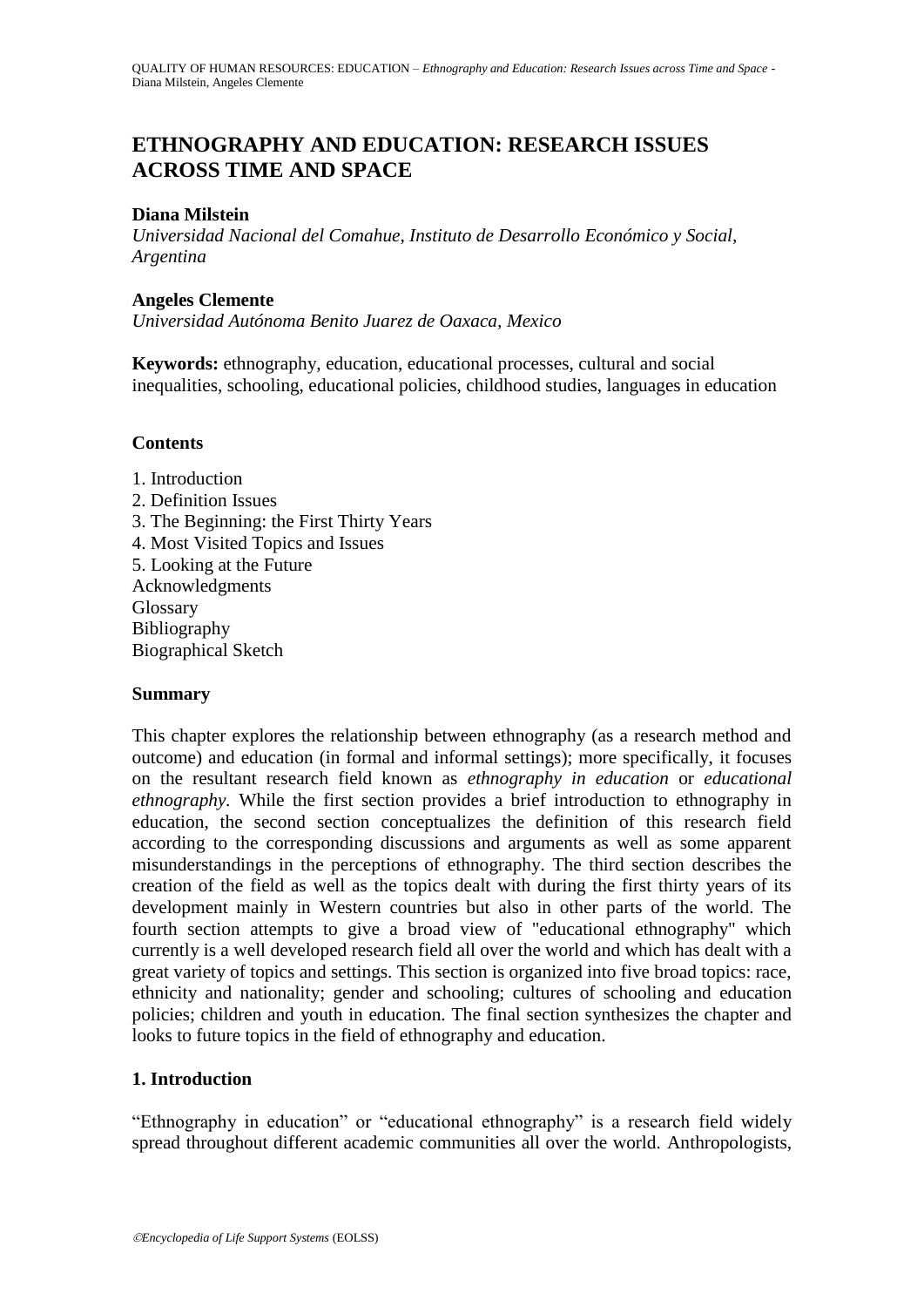sociologists, educators, psychologists, linguists, and others have utilized ethnographic approaches in carrying out studies on educational issues. These studies have consolidated a way of understanding and problematizing educational processes. In contrary to other approaches of educative investigation, educational ethnography involves the comprehension of the "global" according to the "local" and vice versa; utilizes a wide variety of strategies and techniques for data collection; refers to concepts from different academic traditions; and takes into account native epistemologies for analytical process. Consequently, educational ethnography is based on a strong anthropological tradition that not only frames but also sets the limits of the definition of ethnography.

Such definitional matters are taken up in the first section of this chapter, where we clarify some false assumptions and misunderstandings about ethnography, above all those that narrowly conceive it only as a method. This first section also allows for a richer understanding of the nuances of the ethnographic approach, its assets as well as its limits, and its differences from other ways to approach educational investigation. Thereafter, the second section discusses the first thirty years of the development of ethnography in education, a research field that today is widespread throughout the world. Continuing this internationalized focus on ethnography in education, the third section of this chapter portrays a wider picture of this approach, based on examples of research studies from different parts of the world. This representation by no means attempts to be exhaustive; nor does it intend to serve as a geographically arranged inventory of studies in educational ethnography. Rather, the third section is organized according to the lines of research that have emerged from different local contexts. As a result, we have clustered the studies into five different topics. These topics relate to important academic insights and frameworks that had impact on political agendas acknowledging inequality and the need for cultural and educational democratization. The discussion of these topics puts the reader in contact with the multiple ways to deal with questions and issues from the perspective of different contexts and conditions. This allows the reader to be in touch with one of the most salient of ethnographic traits: "deliberately strongly contextualized and centered around local meanings" (van Zanten 2011: 311)

# **2. Definition Issues**

*Ethnography is simultaneously one of the most exciting and misunderstood research methodologies and research products within educational research* (Walford, 2008: vii)

What makes ethnography so stimulating when we research educational processes? Why does ethnography generate so many false assumptions in the field of educational research? Why do we refer to ethnography as the method and outcome of research? Contemplating these questions will allow us to define concepts and issues relevant to the field of ethnography and education.

Ethnography is "a form of social and educational research that emphasizes the importance of studying at *first hand* what people do and say in particular contexts. This usually involves fairly lengthy contact, through participant observation in relevant settings, and/or through relatively open-ended interviews designed to understand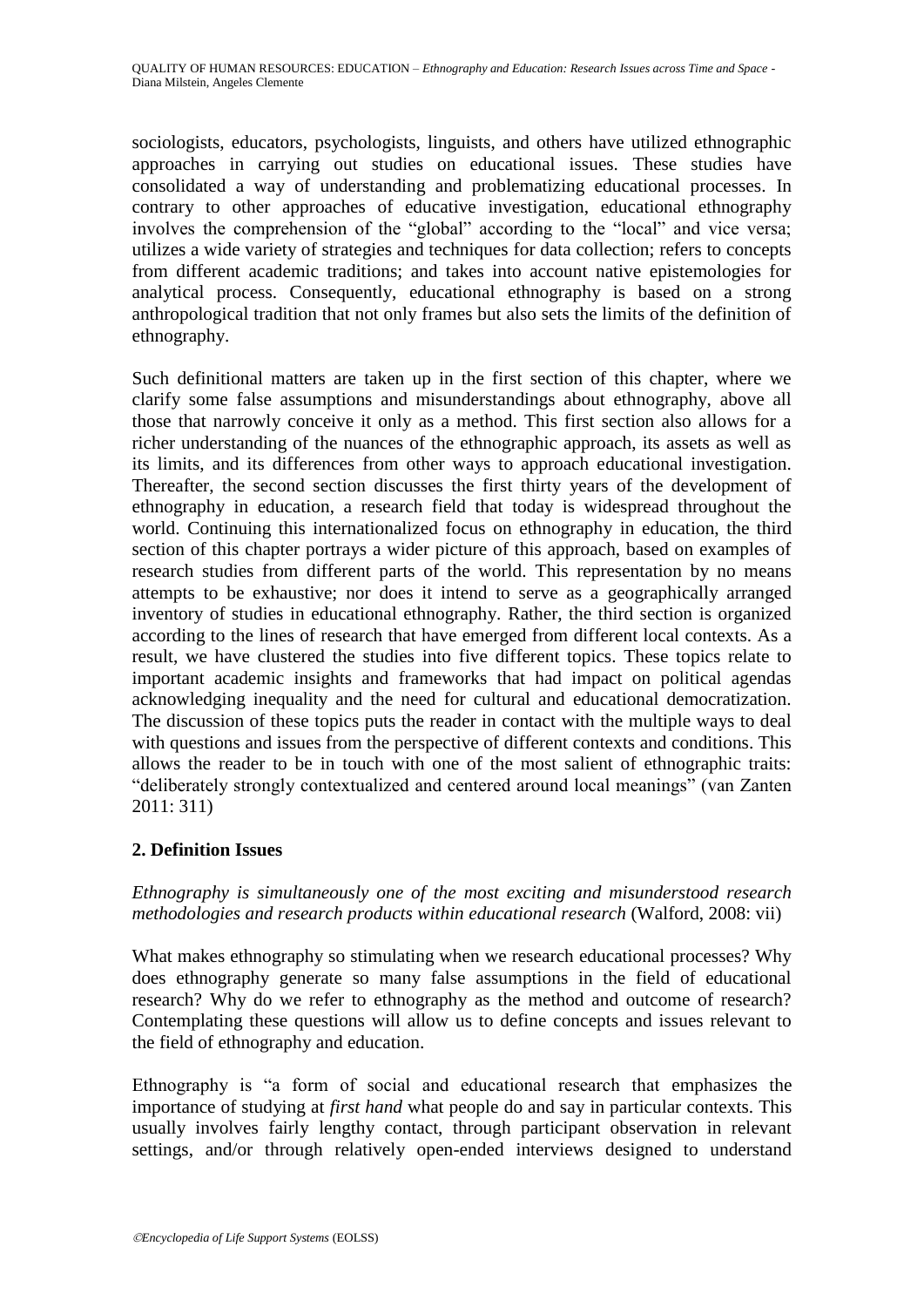people's perspectives, perhaps complemented by the study of various sorts of document -official, publicly available, or personal" (Hammersley, 2006: 4). Fieldwork in ethnographic research includes a wide range of tasks that links the researcher to places, social agents, and objects; and the fieldwork produces an outcome that could be defined as the course of experience. However, undoubtedly, when we refer to ethnographic fieldwork, we refer to *participant observation* which according to Guber (2001) involves a controlled and systematic observation of everything that happens around the ethnographer who herself participates in one or more community activities. The term 'participation', according to Guber, depicts the researcher as being 'inside' the researched community; and from this position, the ethnographer remains alert to register the varied moments and events of everyday life  $(2001: 57)$ . As Delamont states, "The more thinking and writing and reading that has gone into developing foreshadowed problems the better: but no one should think, write and read *rather* than go into the field and start observing" (emphasis in original, 2008: 40). Thus, observing and participating form part of the same process of production and construction of knowledge.

We need to understand this process in order to define ethnography and differentiate among the diverse possibilities when researching education. It is this particular manner of generating knowledge *along with* those who live and share the educational contexts that makes ethnography so exciting: "The starting-point is not the self, but the field into which the ethnographer invests her powers of imagination. Through this investment the ethnographer arrives at an understanding not only of 'culture' or 'society', but more importantly of the processes by which cultures and societies are reproduced and transformed" (Hastrup & Hervik, 1994: 2). This sense of total understanding makes ethnography very appropriate to the researching of educational processes which, in turn, are basic for the understanding of social and cultural reproduction and transformation.

Here it is important to highlight that the choice of a context (e.g. a school, classroom, park, or ministry office) along with its social actors (e.g. teachers, professors, administrators, principals, students, or parents) does not presuppose the reduction of the field of study: "A 'field' is never totally coincident with the group, the context or the institutions from which a question to be asked or a problem to be understood (and hopefully solved) arose" (Gobbo, 2003: 6). Thus, to understand the concept of field also entails the understanding of knowledge as an outcome of both analytic and empirical work derived from the collaboration of the ethnographer and the community.

In a reciprocal manner, these social actors face each other's ideas, notions, emotions and practices. This is the basis of the educational ethnographic practices that many scholars and teachers carry out nowadays. Ethnographic practice creates associations between researchers and researchees, and does not consider the latter objects of investigation. Teachers, professors, parents, and students participate, accompany and collaborate with the researcher during the ethnographic process. According to Guber (2001), the main tool of the ethnographic process is the researcher herself. As such, the researcher continuously analyses three types of fieldwork-related reflexivity: (1) the reflexivity of researcher as member of a society or culture; (2) the reflexivity of researcher as researcher with a theoretical stance, academic interlocutors, disciplinary habitus, and epistemocentrism; and (3) the reflexivities of the population researched (Guber, 2001: 49).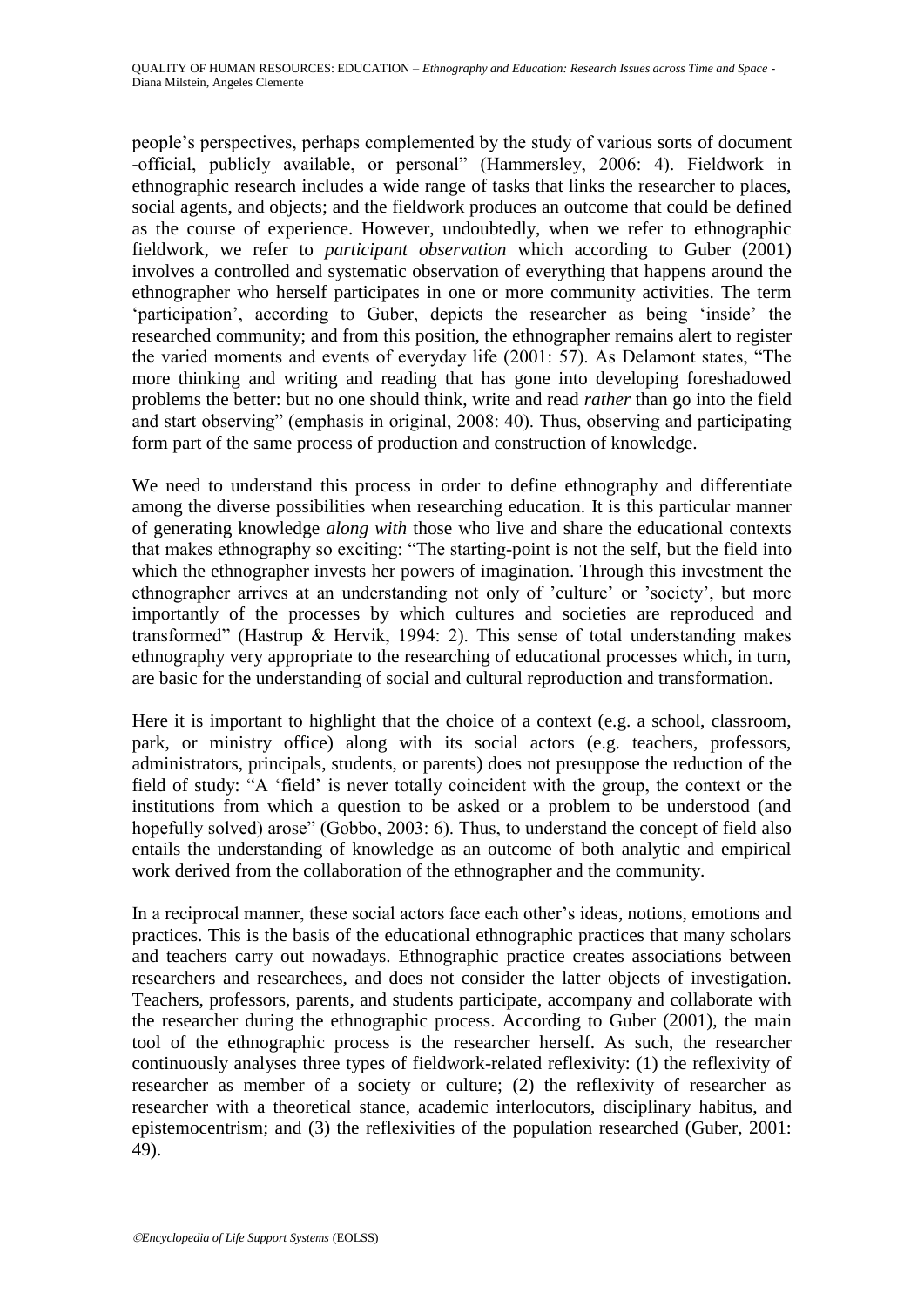This process of ethnography can be compared with the process of learning. First of all, the ethnographic process can be described as the incorporation of actions, interactions, feelings, thoughts, perceptions and communications of different cultural ways of doing and being. Even in cases when the ethnographer develops research in her own context, aspects such as social class, nationality, religion, ethnicity, race, gender, age, and ableness are, undoubtedly, markers of difference. Secondly, mutual trust between the researcher and the researchees is necessary; and when such trust is absent in one of the parties, progress in ethnographic research is hindered. Third, ethnography involves a very wide and almost unlimited range of techniques and methods of research. In this sense, the ethnographic process seems analogous to the learning process of children who "often adopt a 'magpie' attitude to information, picking up anything that looks interesting" and who "in order to satisfy their curiosity" usually rely on "many different forms of data and ... a variety of different methods to generate it — looking, listening, asking, watching, experimenting and so on" (Walford, 2008: 9). Finally, "just as a learner needs continually to test what is being learnt against prior knowledge and to be aware of where there are gaps in knowledge ... the ethnographer ... similarly [has] to be aware of prior assumptions and lack of knowledge"  $(2008: 10)$ . Perhaps these similarities between ethnography and learning have made ethnography so conducive to educational research.

The use of ethnography in educational research has motivated diverse discussions about how to define ethnography. These discussions, however, have also created false assumptions or misunderstandings about the nature of ethnography. Let us mention what seem the five most common ones. The first deals with the definition of educational ethnography as qualitative research in opposition to quantitative research. It is true that the ethnographer's work encompasses thick descriptions of the different ways of living and thinking of human groups. This, nevertheless, does not imply the rejection of, or obstruction to, sources, data or tools of quantitative research analysis. Spindler and Spindler claim: "Some people seem to regard ethnography as in confrontation and conflict with statistically oriented research design. To us this is nonsense. We usually publish results in both forms simultaneously [...]. The quantitative data, and its analysis and testing, also provide us with parameters within which our ethnography must be understood" (1987: 28).

The second assumption or misunderstanding involves the perception that the flexibility of ethnography as theory and practice of knowledge opens endless possibilities for its application to educational topics. As seen below, the topics and questions studied through ethnography are diverse and substantial, but not endless. The third misunderstanding relates to the 'rustic' perception of ethnography. Usually, educational ethnographers carry out their fieldwork by themselves or in small groups and utilize few or very basic technological tools for the analysis and report of their results. This feeds the often misleading perception that ethnographic work is financially inexpensive to undertake; and this perception, in turn, devalues ethnographic work and its outcomes. The fourth false assumption is to describe ethnography as a set of fieldwork techniques and to conceive this fieldwork as a restricted stage of data gathering. According to Wolcott: "A researcher could conceivably use one major fieldwork technique (e.g., participant observation, interviewing), many techniques (the respectable multiinstrument approach o ¨triangulation¨) or every field technique ever used by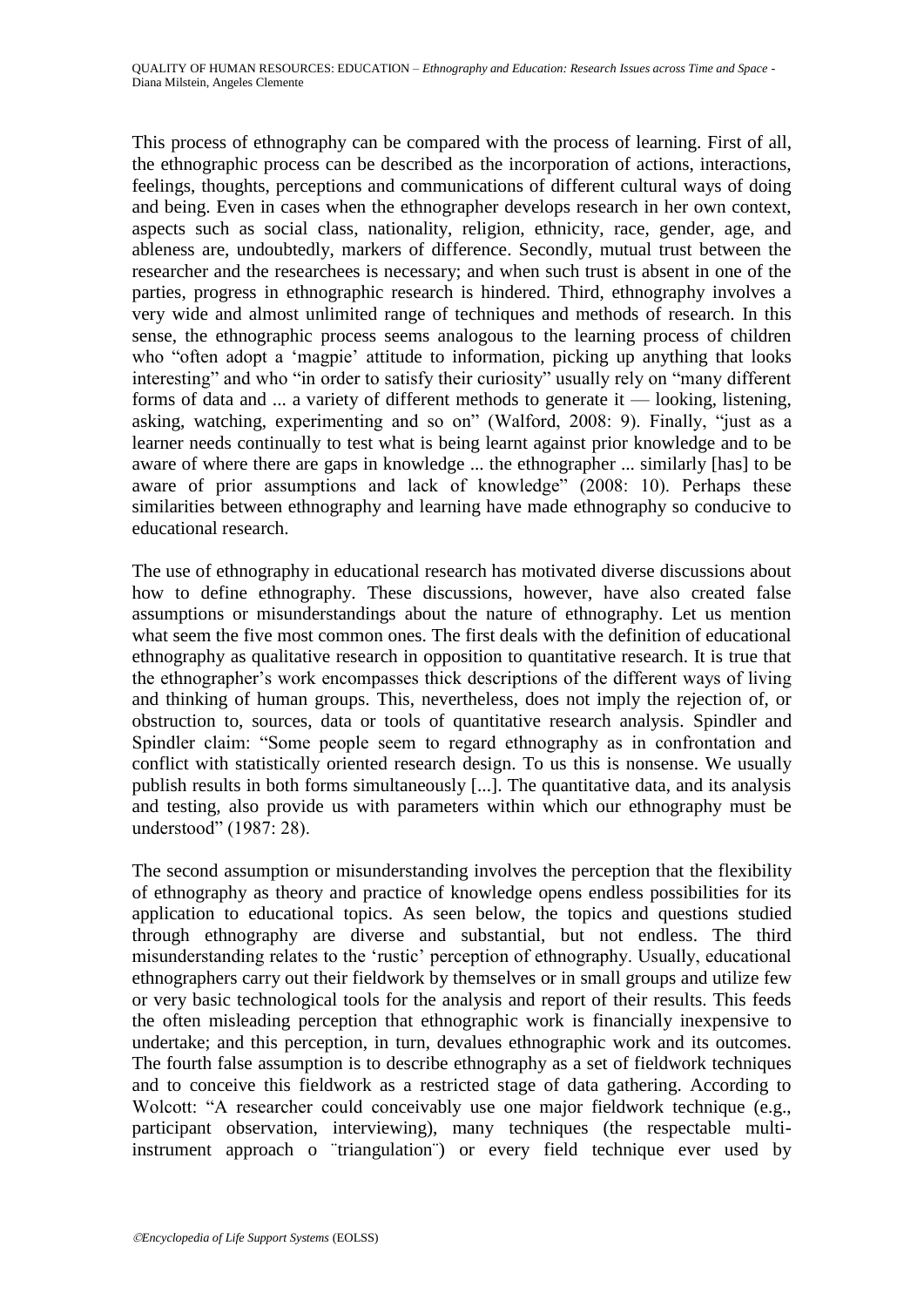ethnographers, and still not come up with an ethnographic study. True, one would have the stuff from which ethnography is constructed, but that is not much of a boast when ethnography is made of such everyday stuff" (1987: 38).

Lastly, the fifth common false assumption is to consider educational ethnography *just* a description, which reduces its findings in terms of scientific validation. It is true that ethnography implies description. However, description in social sciences is not an easy matter. According to Runciman (in Guber, 2001: 13) social sciences include three levels of understanding: report, explanation and description. Of these three levels, the last is the most complex. It consists of an interpretative report generated by the manner in which the researcher's theoretical framework interacts with the community members' beliefs and contentions. Frake puts it as follows: "To describe a culture... is not to recount the events of a society but to specify what one must know to make those events maximally probable. The problem is not to state what someone did but to specify the conditions under which it is culturally appropriate to anticipate that he, or persons occupying his role, will render an equivalent performance. This conception of cultural description implies that an ethnography should be a theory of cultural behaviour in a particular society" (in Wolcott; 1987: 41). Thus, when defining educational ethnographic research we are referring to a methodology, a text genre, an epistemological stance and a specific practice of knowledge that implies certain ways of posing questions, defining problems, and constructing research objects.

# **3. The Beginning: The First Thirty Years**

Ethnographic studies within education began in "the 1950s or earlier in Germany, the United States, Japan, Brazil, and Mexico" (Anderson-Levitt, 2011(a): 16-17). Later, between 1960 and 1990, educational ethnography emerged as an academic discipline *in*  and *of itself.* This led to considerable research production on a worldwide level, as seen below in our description of the thematic accounts and representative research from some of the milestone studies and publications from different regions of the world.

In the USA, the anthropology of education has existed as a subfield of anthropology since the 1950s. The event that gave it its status as a separate discipline was the Conference on Education and Anthropology organized by George and Louise Spindler in Stanford in 1954. Later, these scholars stated that "ethnographic approaches to the study of education, as a subset of qualitative research have surged to prominence only in the past decade [1970]" (Spindler & Spindler, 1987: xi). In this manner, educational ethnography began its history as a subfield of cultural and social anthropology. Its founders primarily were American and British anthropologists — Bateson, Benedict, Evans Pritchard, Herscovits, Mead, Radin, Redfield, Sapir, Whiting, Boas — who committed themselves to the study formal educational systems and acculturation processes (Eddy, 1985: 84). During the 1960's, educational anthropology gained the status of applied anthropology and experienced a considerable development for reasons such as the increased institutionalization of university studies for professors and teachers (Walford, 2008:5), the alignment of academics with civil rights and student movements (Levinson, 2005: 339) and the promotion of educational reforms in the certain states in the USA. It was in the 1970s, when certain strands, such as the microethnographic perspective, the interactional ethnography and the discourse-based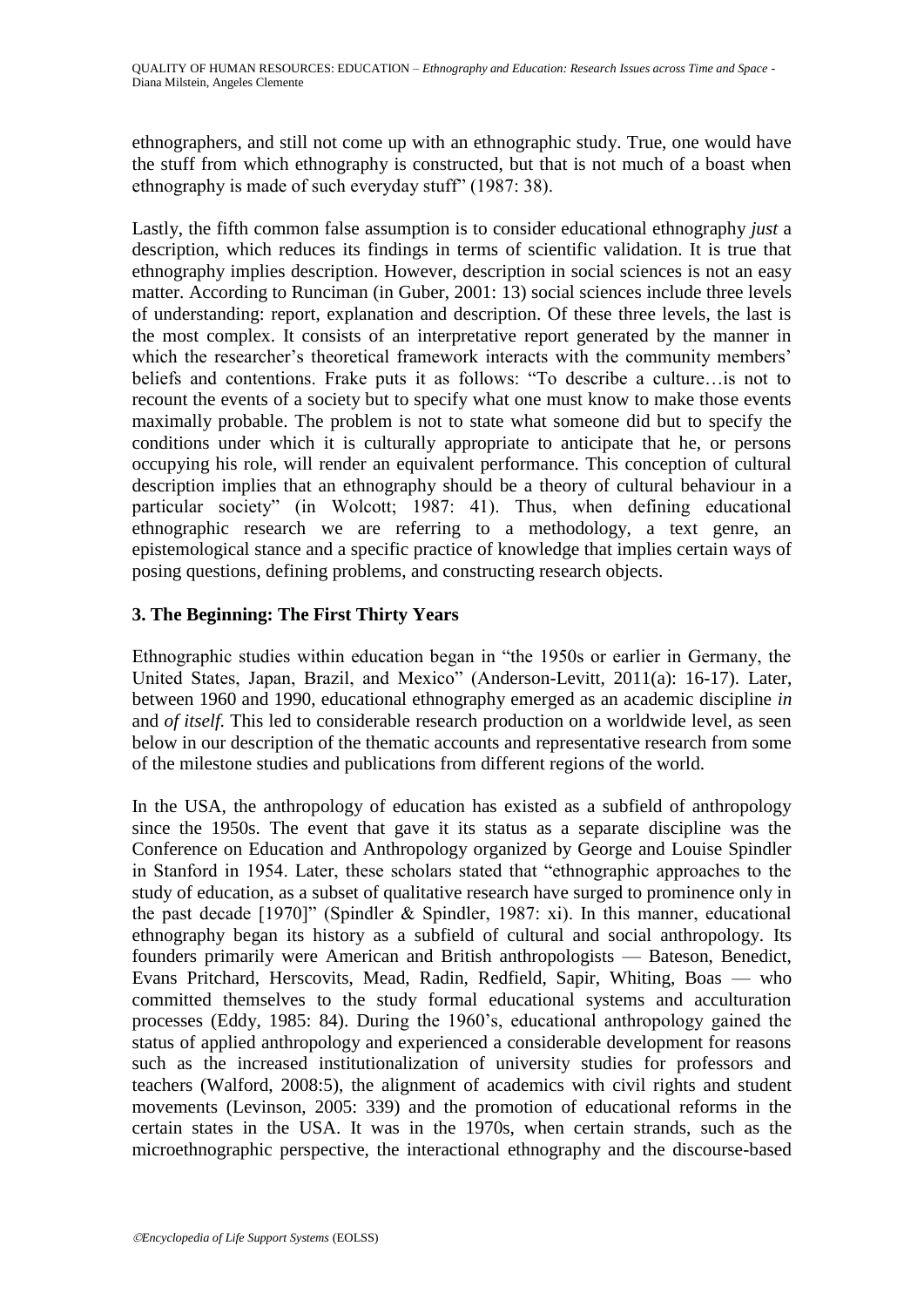ethnographies, were used for the first time in educational ethnographies (Bloome et al., 2005). Most educational ethnographic investigations tended to counteract the misconceptions in the way culture was defined by educational research from ‗conventional' psychologists and sociologists. The investigations attempted to correct the superficiality of those studies that neglected the natural context of behavior (Eddy, 1985: 93); questioned the technocratic approach that prevailed in education (Wilcox, 1982: 488); and highlighted the importance of cultural contexts and cultural disconnections in the quest for appropriate understanding of the "school failure" phenomenon of minorities, primarily Native Americans and African Americans. The concern to understand the link between socioeconomic and cultural diversity and 'deficient' educational outcomes led to the study of the core of the experience of students belonging to the so-called 'minorities' (Ogbu, 1974). By focusing on students from diverse social and cultural groups, ethnographic researchers became aware that the perceptions had by these groups toward educative institutions were not only different but also were influenced in a differentiated manner. This, in turn, led to a focus on the divergent academic trajectories and socioeconomic orientations among different groups. USA ethnographers also carried out research in Africa. Within this specific selection of contexts, there was a marked reference to colonialist conceptions. These conceptions, as is well known, have been discussed in anthropology and have generated an overall reframing within the anthropological discipline (Atkinson & Delamont, 1980; Walford, 2008).

Although the development of educational anthropology in Canada was closely related to educational anthropology in the USA, "Canadian anthropology ... derives largely from the Hawthorn Studies and from the historical and regional influences of Canadian social and political life on anthropological scholarship" (Fisher, 1998: 99). Up to the 1970's there were Canadian boarding schools for native children who were taken away from their home communities, indoctrinated into the western lifestyle, and isolated from their parents, relatives and other members of their communities. These schools were constantly denounced for the abuses suffered by the children. The first to study these boarding schools was Hawthorn who in the late-1950's carried out research on indigenous communities in British Columbia. Following from Hawthorn's research, many educational ethnographies in the 1960's and 1970's criticized the schooling of indigenous communities.

Within the UK and particularly in England during the 1960's and 1970's, a particular kind of ethnographic educational research was developed which, unlike those studies in the USA, did not have an anthropological foundation. Up to this point in time, British anthropology had not particularly focused on forms of socialization and the approaches on language were not oriented to daily practices. In this context, education and anthropology did not have a considerable development. However, as part of an anti- ‗positivist' and pro-'interpretative' strand from the sociology of education, educational ethnographic studies now emerged in the UK. Consequently, UK educational ethnography is considered closely related to the disciplinary traditions of sociology: particularly, the symbolic interactionism from the School of Chicago, the formal sociology connected to Goffman, the so-called 'new sociology of education' which combines phenomenological and Marxist analysis with and ethnomethodology (Woods & Hammersley, 1977; Delamont & Atkinson, 1980). At this time, the issues and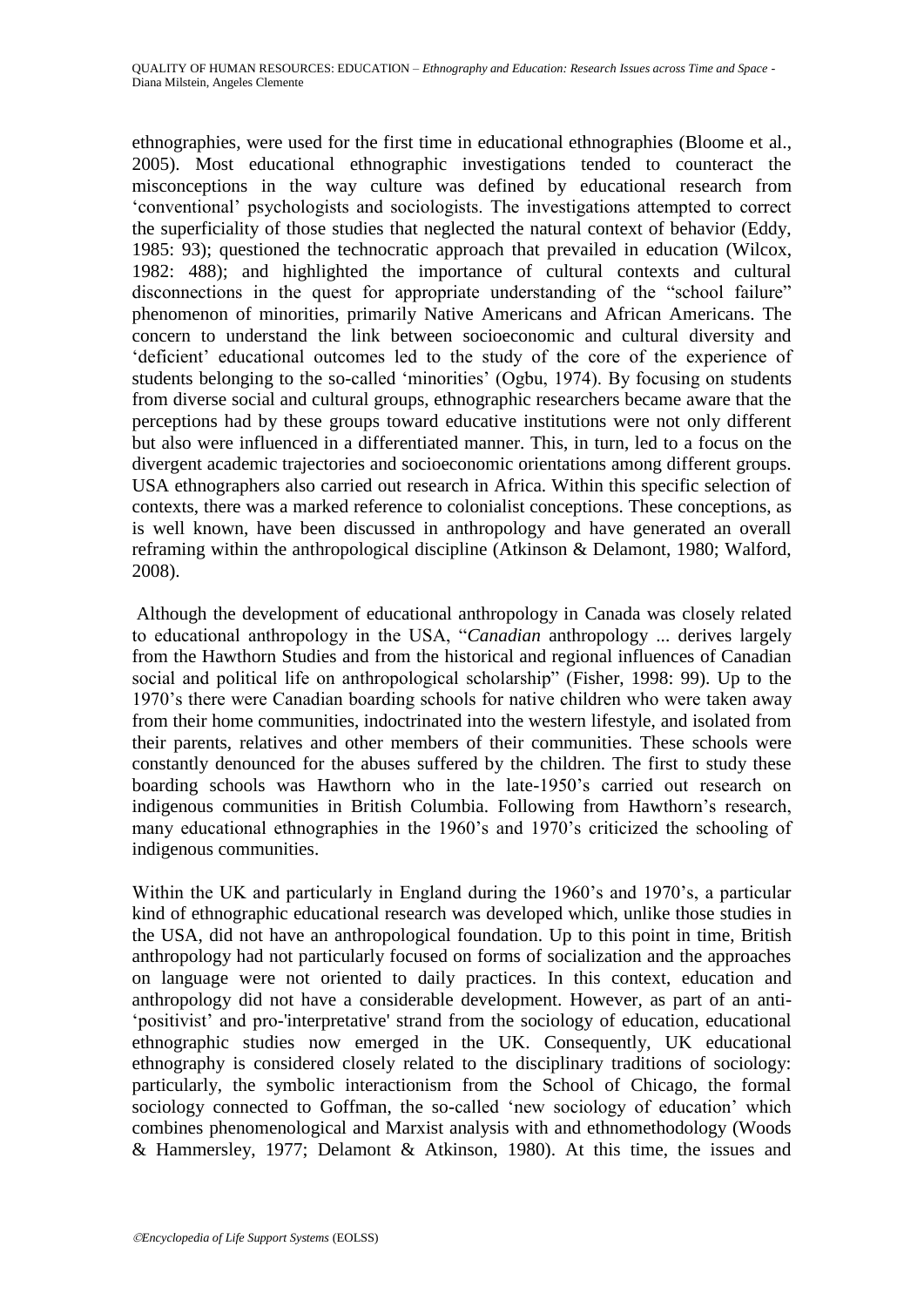problems of biggest concern were the urban schools, especially secondary schools; and of particular focus within this context was social class as the central category as well as the difference from "the 'political arithmetic' tradition or British Sociology of education (which examined social class issues in terms of inputs, outputs and class mobility) to the study of what was occurring within the 'black box' of schooling" (Walford, 2008, 6). It is interesting to note that while the presence of different ethnic groups in British schools was very visible, the ethnic groups were not the focus of the research (Delamont  $\&$ Atkinson, 1980: 145).

In Italy, the first ethnographic studies were developed by cultural anthropologists. For instance, around the end of the 1960's and beginning of the 1970's), Callari Galli and Harrison showed that "literacy, far from leading to educational equity through compulsory schooling, created instead a sharp divide between literate and illiterate citizens, and enveloped the latter with ‗invisible walls', generating what the researchers defined as 'illiterate culture'" (Gobbo, 2011:152). During the following decade, disciplines such as Italian anthropology and education joined with USA and British ethnography in exploring the relationship between migrants, interculturality and schooling.

French educational ethnography has a more recent history that started from the 1980's within the Sociology of Education and the school of institutional analysis developed by Lapassade. In France, ethnographic research did not emerge as a result of a strong critique of mainstream sociology. Instead, the researchers cleverly made use of research conducted in England as a tool to legitimize their new approaches in the sociology of French education, without criticizing the 'founding fathers' (van Zanten, 1999: 50). As Raveaud and Draelants put it: "... since the 1980s there has been a profound renewal of theoretical analyses, research questions, objects, and methods, which led to a surge of interest for ethnography of education fueled by an exploration of the American and British literature in anthropology and ethnography" (2011:131).

In Denmark, ethnographic studies mainly began during the 1970's. The first studies, inspired by Neo-Marxist sociology, focused on the classroom with the purpose of exploring the connections between school and social control and stratification. Later, in the 1980's, these approaches were criticized for their social reproduction processes. This has led to research influenced by sociolinguistics, cultural studies, and social anthropology. As a result, the more recent ethnographic studies in Denmark have ―focused directly on modes of communications, interactional genres and cultural forms produced in daily classroom interaction" (Anderson, Gulløv & Valentin, 2011: 197).

British and USA educational ethnography also influenced the first ethnographic attempts in Israel, particularly among researchers within a sociologic tradition. ―Academic ethnographic research sought to give voice to and understand the diverse and conflicting cultures composing the relatively small Israeli society" (Shlasky, Alpert & Ben-Yehoshua, 2011: 269). At the end of the 1970's, ethnographic studies on schools and learning mainly focused on social integration problems were published.

Japan experienced an early development of ethnographic research due to the work of US educational anthropologists like Singleton (1967) and Rohlen (1983) who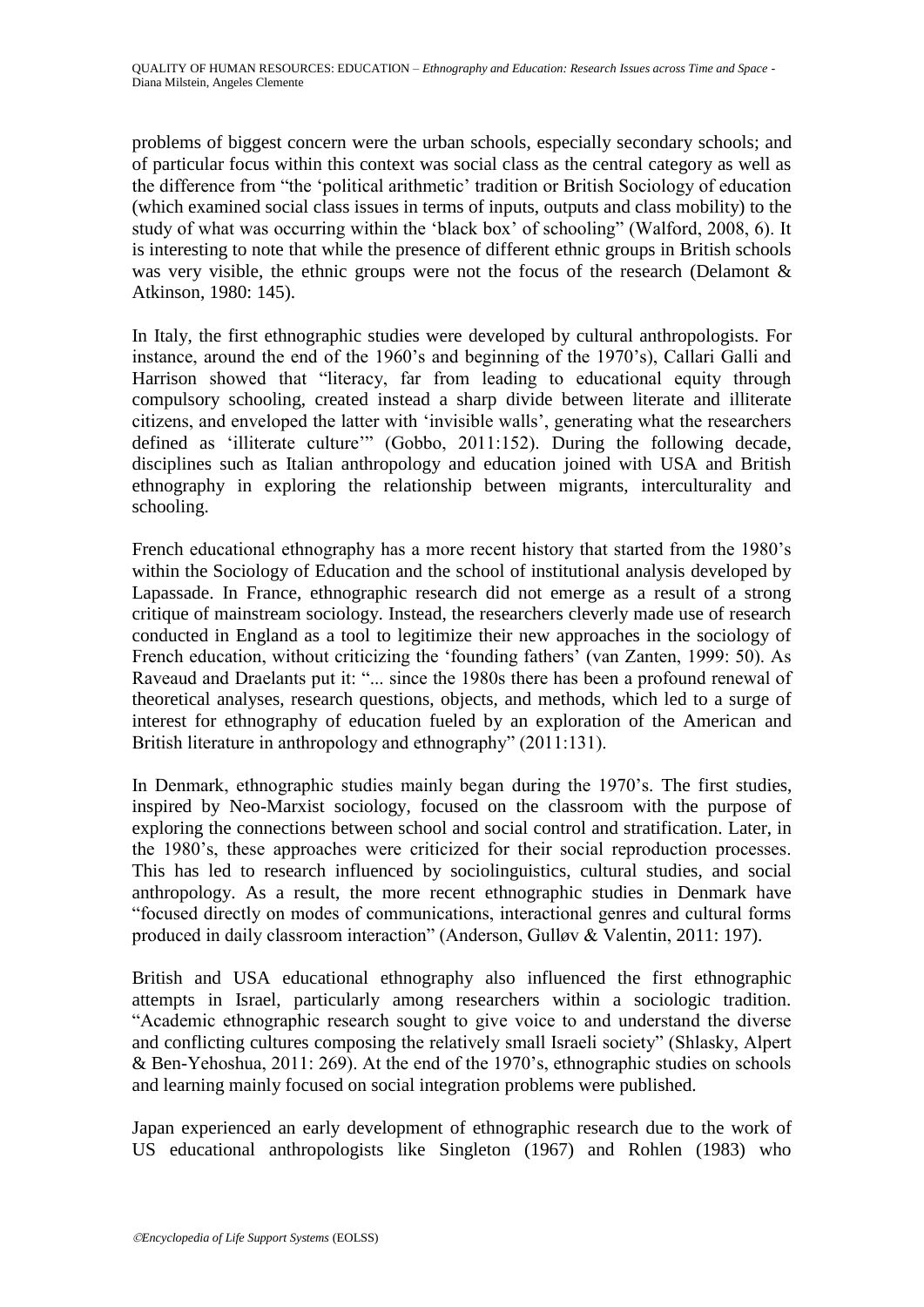influenced Japanese researchers such as Minoura (1984) and Ikeda (1985). Minoura and Ikeda have mainly focused on middle and high schools and in particular issues related to the teachers' perceptions of students, social control, and student culture.

In Latin America the development of ethnographic research did not start until the middle of the 1970's. At this time, most of the different Latin American studies were connected to interdisciplinary institutions in which educational research was developed: the Department of Educational research in Mexico, the Program for Educational Research in Chile, the Center of Research at the Pedagogical University in Colombia, and the Bolivian Center of Educational Action Research, among others (Rockwell, 1991: 173, 179). This phenomenon is worth noting because it accounts for the emergence of new experiences with "popular" education and with state projects regarding democratic education. This has triggered discussions with other forms of educational research, with Latin American political and sociological perspectives on the relationship between society and school, and with those psychological perspectives that have had a strong influence in education. The Latin American ethnographic field was developed within the British and USA frameworks of educational ethnography. Research problems mainly targeted urban and rural primary schools and their relationship to social and state structures. In Brazil in particular, the history of educational ethnography is linked to the development of multiculturalism in the USA. Back in the 1950's the work of USA anthropologists in the University of Bahia inspired the development of educational research and programs in a major center in Rio de Janeiro (Gusmao, 1997). This, in turn, inspired research in indigenous communities with a strong focus on the study of processes of socialization and, much later, of schooling.

It was not until the 1980's, however, that educational ethnography was recovered by groups of anthropologists, especially in Brazil, Mexico and Argentina (Rockwell, 1991: 174). In Argentina, a subfield of anthropology emerged that, with few exceptions, ignored links with the existing national anthropology and stressed its links with the emerging Latin American educational ethnography of the previous decade (Milstein et al, 2006). In Mexico during the late-1970's, there emerged researchers in educational ethnography as well as a significant body of research on everyday life in schools. This production has increased and includes both elementary and higher education. Most of this work is set within the context of the formal educational system. These studies utilize diverse theoretical frameworks, methodological stances, and ethnographic perspectives (Bertely and Corenstein, 1994; Piña Osorio, 1997). Further, in Colombia, the development of school ethnography has led to study the relationship between marginality, school and social contexts, between school and community, and between teachers and students. This has generated a sustained interest in classroom research focusing on the so called "school failure". In all cases, the Latin American context has been rural and urban primary schools (De Tezanos, 1983; Parra, 1980).

-

-

-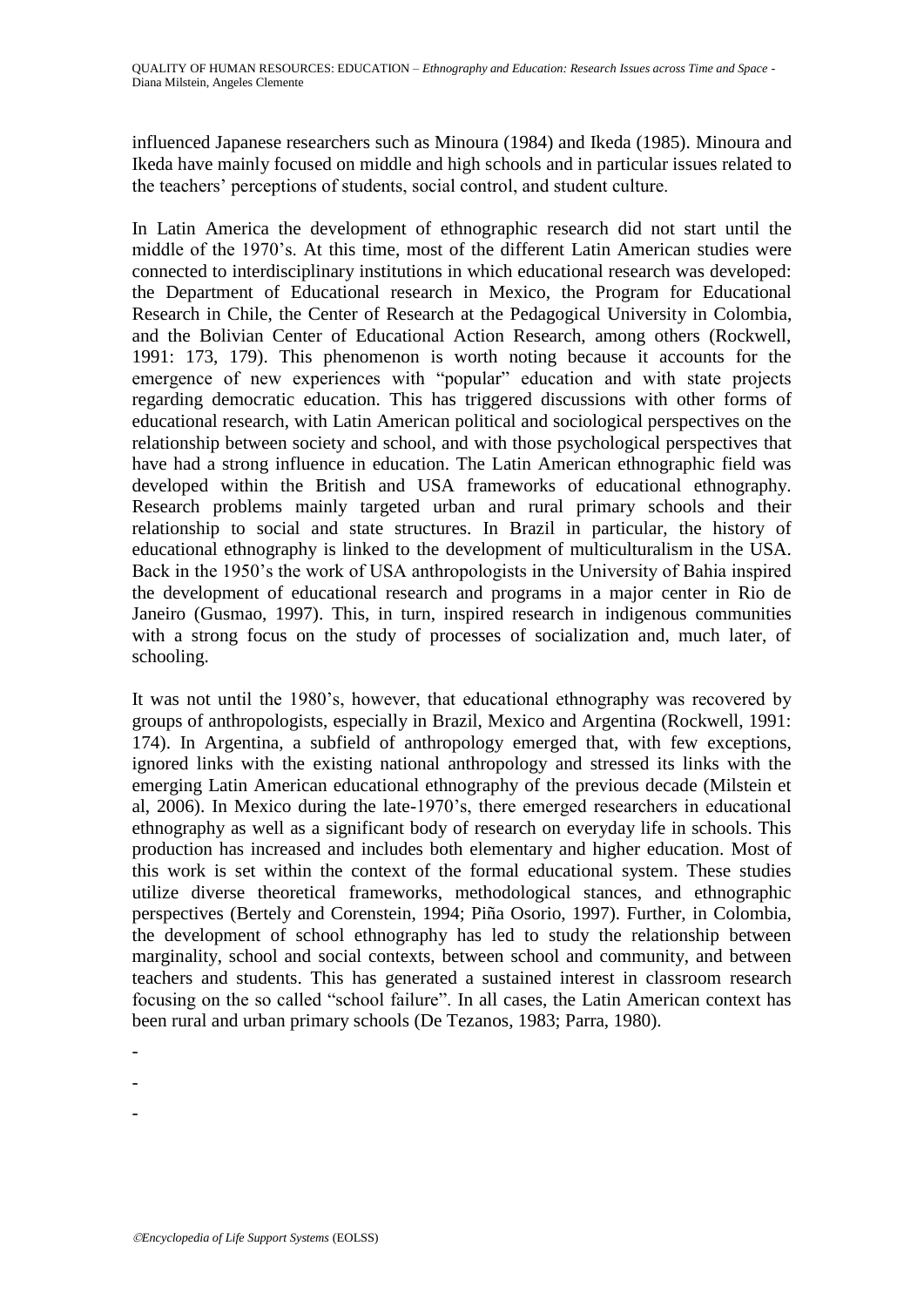# TO ACCESS ALL THE **29 PAGES** OF THIS CHAPTER,

Vis[it:](https://www.eolss.net/ebooklib/sc_cart.aspx?File=E1-12-31) <http://www.eolss.net/Eolss-sampleAllChapter.aspx>

### **Bibliography**

Adely, F. (2004). The Mixed Effects of Schooling for High School Girls in Jordan. *Comparative Education Review*; 48:4, 353-373 [This article explores conflictive aspects of female adolescents to access high school in Jordan)

Alexander, G., M. van Wik, T. Bereng, and I. November. (2010). Legitimate Peripheral Participation (LPP) – The case for recognition of prior learning sites and knowledges in South Africa´s transforming education system. *Teaching and teacher education. An international Journal of research and studies*  26(1): 45-52. (It discusses the issues around recognition of prior learning in the educational scenario of postcolonial South Africa)

Anderson, S., E. Gulløv, and K. Valentin. (2011). Educational Anthropology in a Welfare State Perspective. In: Anderson-Levitt K. (ed.) *Anthropologies of education. A global guide to ethnographic studies of learning and schooling.* New York, Oxford: Berghahn Books, 193-211. [A state of the art of educational anthropology in Scandinavian countries]

Anderson-Levitt, K. (2011a). Introduction: Anthropologies and ethnographers of education worldwide. In: K. Anderson-Levitt (ed.) *Anthropologies of education: A global guide to ethnographic studies of learning and schooling.* New York, Oxford: Berghahn Books, 1-28. [An introduction for a collection of chapters that present states of the art in anthropology of education in different regions and countries]

Anderson-Levitt, K. M. (2011b). World Anthropologies of Education. In: *A Companion to the Anthropology of Education* (eds.) B. A. U. Levinson and M. Pollock), Wiley-Blackwell, Oxford, UK. [This chapter describes some of the problems and issues around different strands of anthropologies of education]

Atkinson, P. A. and S. Delamont. (1980). The two traditions in educational ethnography. *British Journal of Sociology of Education*, 1(2),139-154. [It offers a comparison of the different ways of using ethnography for studying schools in Britain and the United States]

Badie, M. C. (2005) Docentes y niños: jurua kuery e indios. Breve reseña sobre la situación de las escuelas aborígenes bilingües-biculturales en la Provincia de Misiones, Argentina. *AIBR. Revista de Antropología Iberoamericana*, 41(May-June), 1-14. [A review of bilingual schools in Misiones, Argentina]

Beach D. and J. Lunneblad. (2011). Ethnographic investigations of issues of race in Scandinavian education research. *Ethnography and Education,* 6(1), 29-44. [It deals with the issues of race and ethnicity in ethnographic educational studies in Scandinavian countries]

Bertely Busquets, M. and M. Corenstein. (1994). Panorama de la investigación etnográfica en México: una mirada a la problemática educativa. In: M. Rueda and M. A. Campos (eds.) *Investigación etnográfica en educación.* México: CISE/UNAM, 173-208.[A state of the art chapter on educational ethnography in México]

Bloome, D., Carter, S. P., Christian, B. M., Otto, S., & Shuart-Faris, N. (2005). Discourse analysis and the study of classroom language and literacy events: A microethnographic perspective. Mahwah, NJ: Lawrence Erlbaum and Associates. [It describes and illustrates microethnographic discourse analysis]

Bonini, N. (2003). Un siècle d'éducation scolaire en Tanzanie. *Cahiers d'études africaines* 169/170, 41- 62. [It describes the educational changes when introducing Western-oriented school at all levels in Tanzania]

Brown, K. (2011). Elevating the role of race in ethnographic research: navigating race relations in the field. *Ethnography and Education* 6: 1, 97-112. [This article examines the way the concept of race informed fieldwork in a multisituated educational ethnography]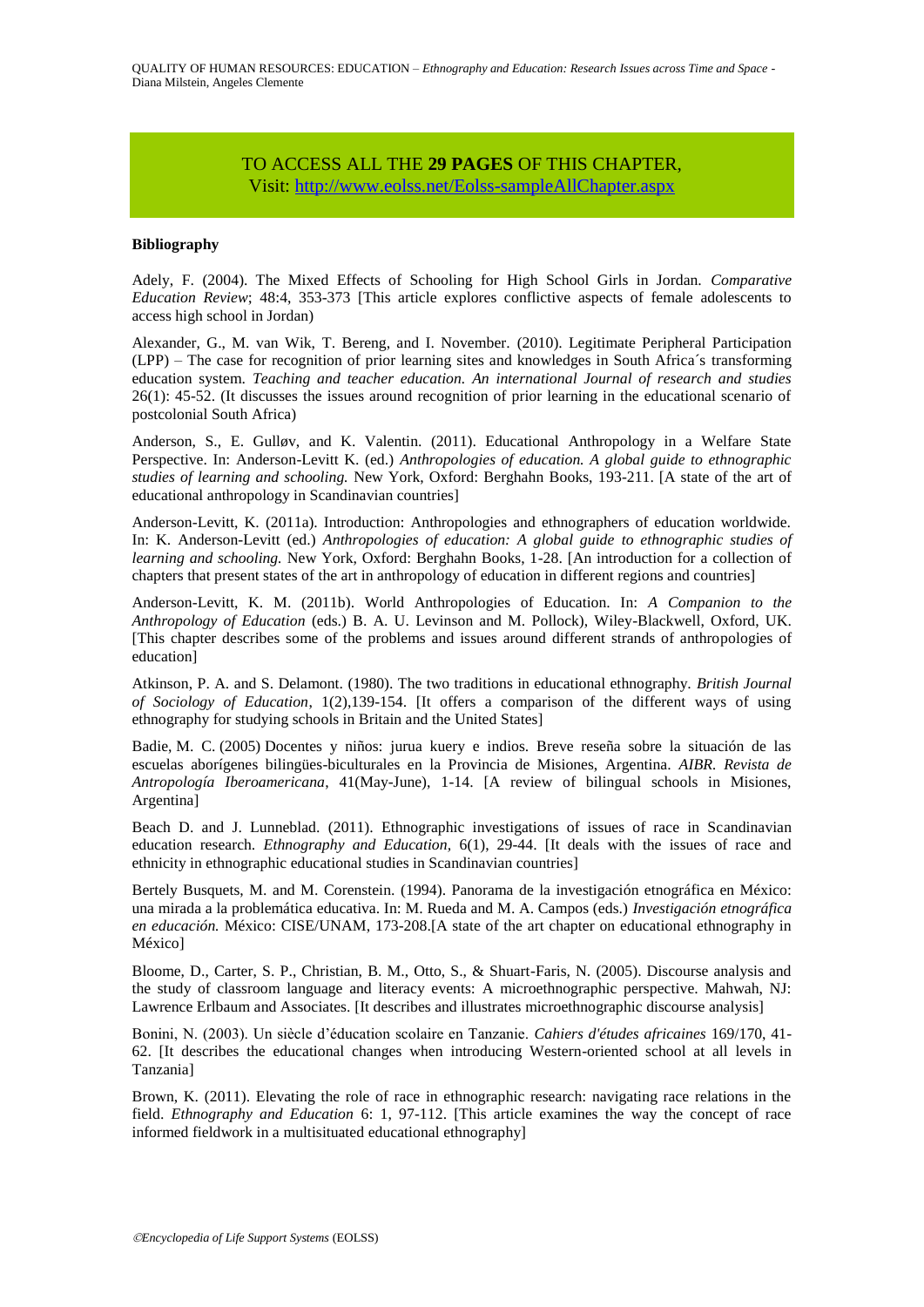Canagarajah, S. (1993). Critical Ethnography of a Sri Lankan classroom: Ambiguities in student opposition to reproduction through ESOL. *TESOL Quarterly* 27, 601-626. [One of the seminal ethnographic studies in English as a Foreign Language]

Clemente, A. & M. J. Higgins. (2008). *Performing English with a Post-colonial Accent: Ethnographic Narratives from Mexico*. London: The Tufnell Press. [An illustration of a long-term ethnography from Latin America dealing with English education from a post-colonial perspective]

Clemente, A., M. J. Higgins, and W. Sughrua. (2011). Ethnographic Encounters with Cultural Practices of Literacy in the State Prison of Oaxaca. *Language and Education*, 25 (6): 491-513. [An example of ethnographic work on literacy and the production of knowledge of a subaltern community]

De Tezanos, A. (1983). La escuela primaria: una perspectiva etnográfica h t t p : / w w w . pedagogica . edu . co / storage e / rce / articulos / 8\_05ens . pdf. Access 07/11/2008 [ It illustrates theoretical and practical aspects of educational ethnography with data from a Project developed in Colombia]

Delamont, S. (1990). A woman´s place in education: myths, monsters and misapprehensions. *British educational research journal* 16: 1. [This article discusses the challenges, dilemmas and misunderstandings about woman's place in education]

Delamont, S. (2008). For lust of knowing-observation in educational ethnography. In: G. Walford (ed.) *How to do educational ethnography* London: the Tufnell press, 39-56. [This chapter explains and exemplifies basic tasks in ethnographic work]

Diallo Bayero, B. (2011). Sociological and ethnographic research in French-speaking Sub-Saharan Africa. In Anderson-Levitt (ed.) *Anthropologies of education. A global guide to ethnographic studies of learning and schooling.* New York, Oxford: Berghahn Books, 279-302.[A state of the art of educational anthropology in French-speaking African countries]

Eddy, E.M. (1985). Theory, research, and application in educational anthropology. *Anthropology and Education Quarterly*. 16(2), 83–104 [A good read for the origins, history and outcomes of educational anthropology in USA 1925–1954]

Erös, G. (2011). Central Europe (Bulgaria, the Czech Republic, Hungary, Poland, Romania, Slovakia). In: Anderson-Levitt (ed.) *Anthropologies of education. A global guide to ethnographic studies of learning and schooling.* New York, Oxford: Berghahn Books, 167-192. [A state of the art chapter of Central Europe educational anthropology]

Fabian, J.(2007). *Memory Against Culture: Arguments and Reminders*, Durham, N.C: Duke University Press. [An essential reading for the discussion of theoretical issues around the current debates on anthropology and ethnography]

Fabricio, B. F. & Moita-Lopes, L. P. (2010). A dinâmica dos (re)posicionamentos de sexualidade em práticas de letramento escolar: entre oscilações e desestabilizações sutis. In: Moita-Lopes, Luiz Paulo & Bastos, Liliana C. (Eds.) *Para além da identidade. Fluxos. movimentos e trânsitos .*Belo Horizonte: Editora UFMG. [An empirical illustration of fluid identities within the field of language and education]

Fisher, A. D. (1998). Anthropology and education in Canada, the early years (1850–1970). *Anthropology and Education Quarterly* 29(1), 89–102. [This article describes the origins, history and outcomes of educational anthropology in Canada]

Flores Farfan, J. A. (2001). Intervention in Indigenous education. Culturally-sensitive materials for bilingual Nahuatl speakers. In: (Ed) Hidalgo, M. *Mexican indigenous languages at the dawn of the twenty-first century*. Berlin-New York: Mouton de Gruyter. [A study of a Mexican language within a bilingual education scheme]

Fuhriman, A., B. Ballif-Spanvill, C. Ward, C., Y. Solomon and K. Widdison-Jones. (2006). Meaningful learning? Gendered experiences with an NGO-sponsored literacy program in rural Mali. *Ethnography and education* 1(1), 103-124. [A discussion on a literacy program in Mali]

Gandulfo, C. (2007). *Entiendo pero no hablo. El guaraní 'acorrentinado' en una escuela rural: usos y significaciones*. Buenos Aires, Editorial Antropofagia and CAS-IDES [An ethnography about the uses of Guarani and Spanish and their meanings within a rural school in Corrientes, Argentina]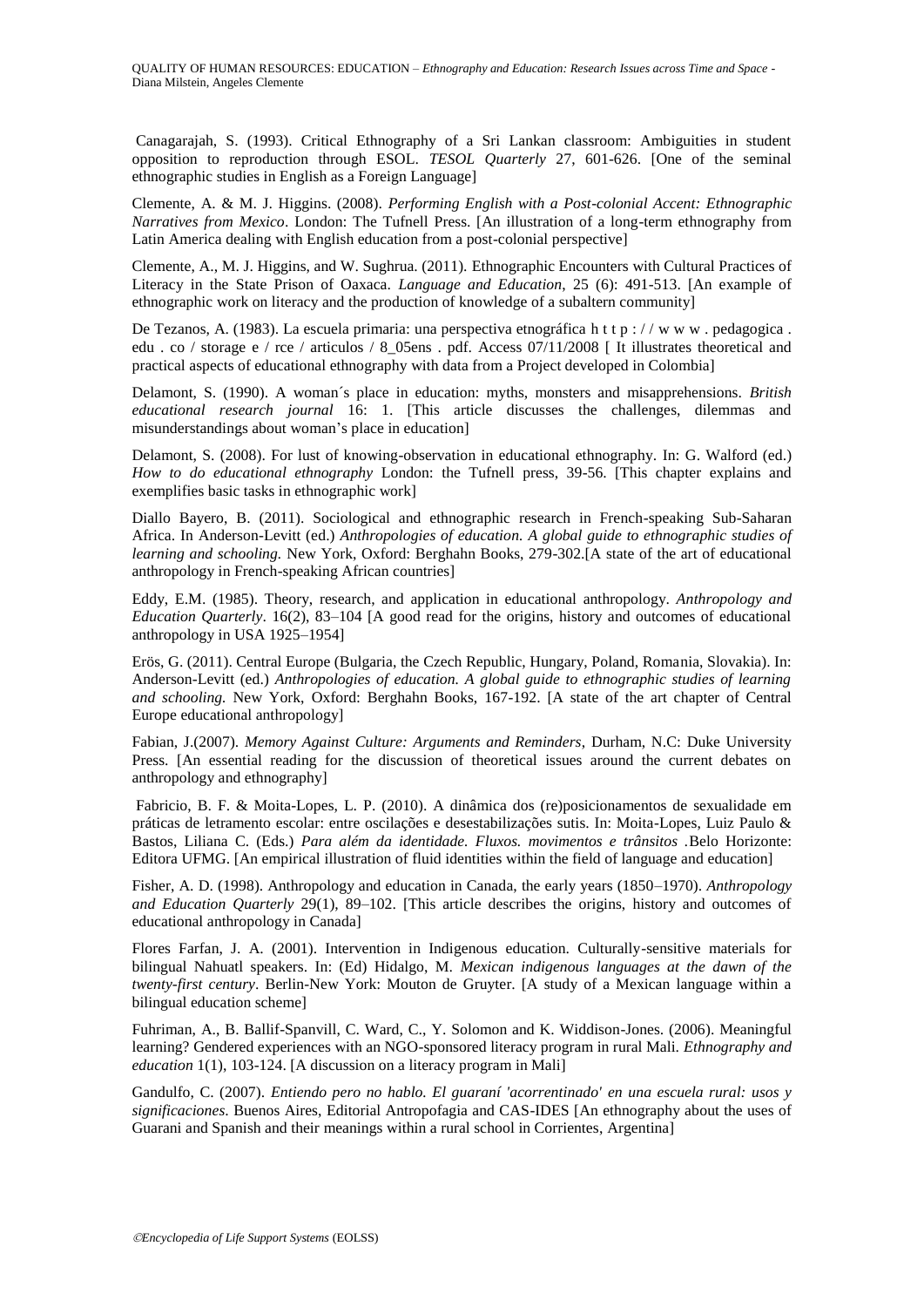García Pastor, B. (2005). Del barrio a la escuela. Un paso necesario en el estudio etnográfico del fenómeno educativo entre la minoría gitana. *Boletín del Centro de Documentación de Enseñantes con Gitanos*, 27: 52-63. [This explores the culture around quotidian interaction inside and outside the school of a Spanish urban neighborhood with gypsy minorities]

García, S. M. and M. Paladino. (eds.) (2007). *Educación escolar indígena. Investigaciones antropológicas en Brasil y Argentina*. Buenos Aires: Antropofagia. [This book puts together educational ethnographic research on indigenous education and interculturality in Brazil and Argentina]

Gregorio Gil, C. (2007). [Los significados de masculinidad y feminidad en las prácticas escolares:](http://dialnet.unirioja.es/servlet/articulo?codigo=2596713) la producción de cuerpos violentos. In: A. Muñoz., C. Gregorio Gil and A. Sánchez Espinosa (eds.) *Cuerpos de mujeres, miradas, representaciones e identidades*. Granada: Universidad de Granada, 123-142. [This chapter discusses issues around gender and their connection with violence in school contexts]

Gobbo, F. (2003). *Ethnographic Research as a Re/Source of Intercultural Education. In: TRANS. Internet-Zeitschrift für Kulturwissenschaften. No. 15/2003. W W W : h t [t p :](http://www.inst.at/trans/15Nr/08_1/gobbo15.htm) / / w w w . inst . at / tran s / 15N r / 08\_1 / [gobbo15](http://www.inst.at/trans/15Nr/08_1/gobbo15.htm) . htm* [This discusses ethnography as a resource to carry out intercultural education]

Gobbo, F. (2004). Cultural Intersections: the life story of a Roma cultural mediator. *European Educational Research Journal* 3, 626-641.[An ethnography of a young Roma cultural mediator throughout narratives that lead to the analysis of cultural diversity as a tool to relate to others]

Gobbo, F. (2011). Anthropology of education in Italy. In: *Anthropologies of education. A global guide to ethnographic studies of learning and schooling.* New York, Oxford: Berghahn Books, 151-166. [A state of the art of educational anthropology in Italy]

Gomes, A. M. R. (1999). *Vegna che ta fago scriver: etnografia della scolarizzazione in una comunità di Sinti*. Roma: CISU. [An ethnographic study on schooling in a Roman school with Sinti population]

Gomes, A. M. R and N. L. Gomes. (2011). Anthropology and education in Brazil: posible pathways. In: Anderson-Levitt (ed.) *Anthropologies of education. A global guide to ethnographic studies of learning and schooling.* New York, Oxford: Berghahn Books, 11-131. [A state of the art of educational anthropology in Brazil]

Gordon, T., E. Lahelma and D. Beach. (2003). Marketisation of democratic education: ethnographic challenges. In: D. Beach, T. Gordon and E. Lahelma (eds.) *Democratic education: ethnographic challenges*, London:, The Tufnell Press, 1-9 [The introduction to a series of ethnographic studies that analyze the impact of educational policies for teaching and learning and the participants involved in the educational processes]

[Green, J., and](http://eric.ed.gov/ERICWebPortal/search/simpleSearch.jsp;jsessionid=5Vy6aKEKajmqNrPMwYlPdw__.ericsrv003?_pageLabel=ERICSearchResult&_urlType=action&newSearch=true&ERICExtSearch_SearchType_0=au&ERICExtSearch_SearchValue_0=%22Green+Judith+L.%22) [C. Wallat, \(Ed.\)](http://eric.ed.gov/ERICWebPortal/search/simpleSearch.jsp;jsessionid=5Vy6aKEKajmqNrPMwYlPdw__.ericsrv003?_pageLabel=ERICSearchResult&_urlType=action&newSearch=true&ERICExtSearch_SearchType_0=au&ERICExtSearch_SearchValue_0=%22Wallat+Cynthia%22). (1981). *Ethnography and Language in Educational Settings*, Ablex Publishing Corporation [A reading to understand the beginnings of the field]

[Grenfell,](javascript:doAuthorSearch() M., D. [Bloome,](javascript:doAuthorSearch() C. [Hardy,](javascript:doAuthorSearch() K. [Pahl,](javascript:doAuthorSearch() J. [Roswell,](javascript:doAuthorSearch() and B. [Street.](javascript:doAuthorSearch() (2011). *Language, Ethnography, and Education: Bridging New Literacy Studies and Bourdieu*. London: Routledge. [A reference to understand the field seen from the perspective of the New Literacy Studies Group]

Guber, R. (2001). *La etnografía: Método, campo y reflexividad*. Bogotá: Norma. [A book that describes and illustrates ethnography as approach, method and text]

Gusmao N. N. M. (1997). Antropología y educación: Orígenes de un diálogo. *Cadernos CEDES* 18:43, 8- 25 [It describes the foundations of the intersections between anthropology and education that starts the history of educational anthropology in Brazil]

[Hamel, R. E. \(2008\). Bilingual education for indigenous communities in Mexico. In:](http://www.hamel.com.mx/Archivos-Publicaciones/2008b%20Bilingual%20Education%20for%20Indigenous%20Communities.pdf) *Encyclopedia of Language and Education*, *Vol. 5: Bilingual Education.* [Cummins, J. and N. Hornberger \(eds.\). New York:](http://www.hamel.com.mx/Archivos-Publicaciones/2008b%20Bilingual%20Education%20for%20Indigenous%20Communities.pdf)  [Springer, 311-322.](http://www.hamel.com.mx/Archivos-Publicaciones/2008b%20Bilingual%20Education%20for%20Indigenous%20Communities.pdf) [One of the few topic level publications on Mexican linguistic issues]

Hammersley, M. (2006). Ethnography: problems and prospects. *Ethnography and Education* 1(1), 3-14. [This article compares and discusses the way ethnography is carried out in the present times with the first part of the XX century]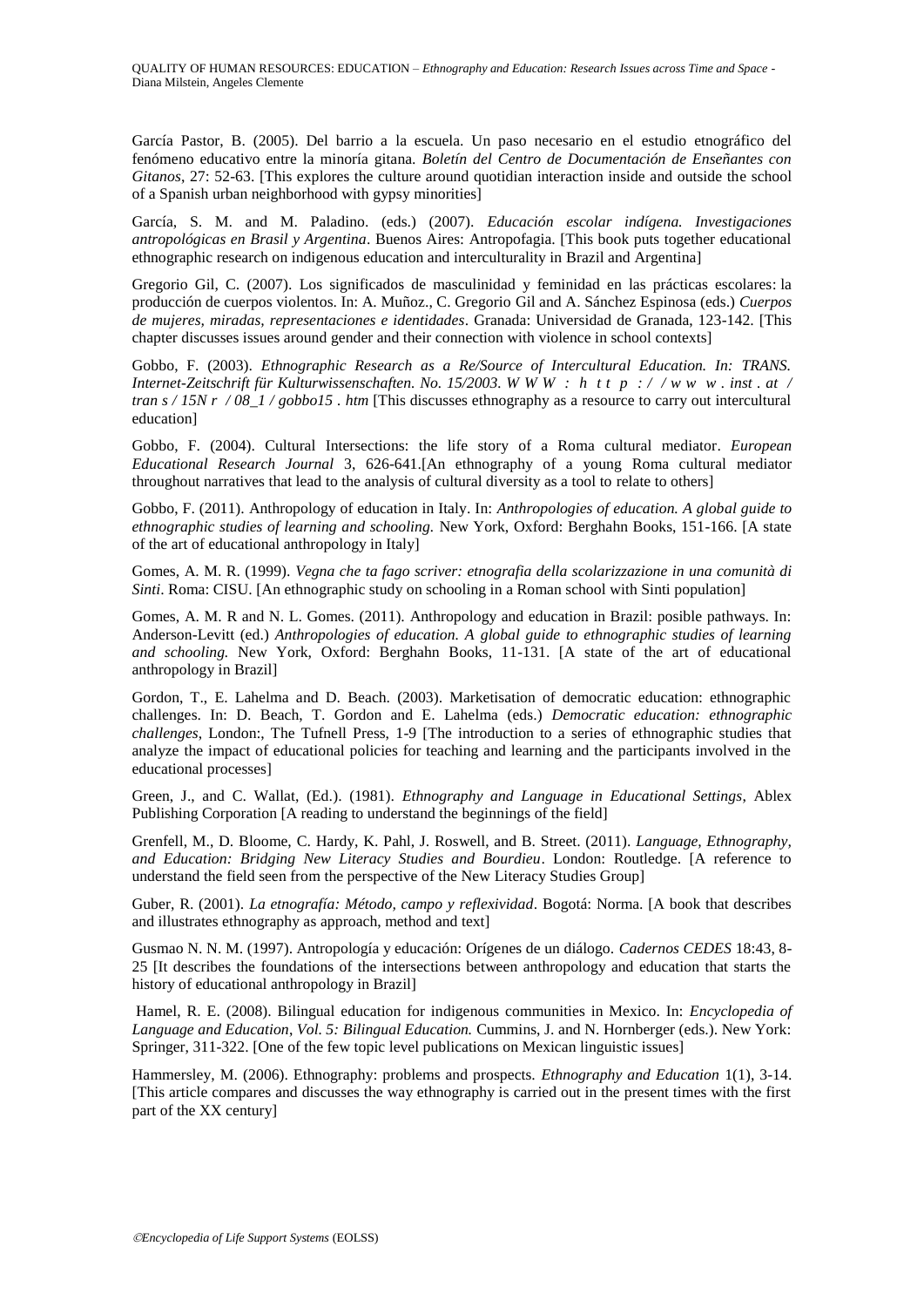Han, H. (2011). "Love your China" and evangelize: religion, nationalism, racism, and immigrant settlement in Canada. *Ethnography and Education* 6(1), 61-96. [An exploration of the intersection of race, religion and nationality in the schooling of Chinese migrants in Canada]

Hastrup, K. and P. Hervik. (1994). Introduction. In: K. Hastrup and P. Hervik (eds.) *Social experience and anthropological knowledge*. New York: Routledge, 1-12 [An introduction of a collection of chapters on the development of processes from ethnographic experience to analytical results]

Heath, S.B. (1983). *Ways with Words*. Cambridge: Cambridge University Press. [A seminal work for language and education that describes a long-term ethnography in USA]

Heath, S. B. (2000). Seeing your way into learning. *Cambridge Journal of Education.* 30(1), 121-132. [An ethnographic example of non-school learning]

Herrera, L. (2003) *Qiyam! Julus! Thaqafat Al-Ta'alim fi Misr (Stand up! Sit Down!): Cultures of Education in Egypt*. New York and Cairo: Population Council. [An ethnographic description of educational processes in elementary Islamic schools in Egypt]

Herrera, L. and C. Torres. (2006). Introduction: Possibilities for critical education in Arab World. In: L. Herrera and C. Torres (eds.) *Cultures in Arab World.* State University of New York Press, Albany [An introduction to ethnographic educational research in Arab States]

Jociles, M. I. (2007). Panorámica de la antropología de la educación en España: Estado de la cuestión y recursos bibliográficos. *Revista de Antropología Social,* 16, 67-116 [A state of the art of educational anthropology in Spain]

Kehily, M. J. (2002) *Sexuality, gender and schooling. Shifting agendas in social learning.* London: Routledge. [Ethnographic study that focuses on the ways young people acquire sexual knowledge and construct their understanding of their own gender]

Klaas, J. (2004). An ethnographic study of gender differences: racial integration in South African secondary schools. In: G. Troman, B. Jeffrey and G. Walford (ed.) *Identity, Agency and Social Institutions in Educational Ethnography: Studies in Educational Ethnography, 10*, 85-102. [It describes an ethnographic study focused on gender differences in high schools in South Africa]

Lave, J. and E. Wenger. (1991). *Situated Learning. Legitimate peripheral participation*, Cambridge: University of Cambridge.[This book introduces and elaborates on the notion of situated learning and provides detailed examples and explanations based on the idea of *deepening* process within communities of practice]

Levinson, B. (2003). Contradicciones de género y (pérdida de) poder de las mujeres en una escuela secundaria mexicana. In: L. Gutiérrez de Velazco, L. (ed.) *Género y cultura en América latina: arte, historia y estudios de género* México: El Colegio de México, Centro de Estudios Sociológicos, Programa interdisciplinario de estudios de la mujer, UNESCO, 73-104. [Based on an ethnographic study, the author explores gender interactions in a Mexican high school]

Levinson, B. (2005). Citizenship, Identity, Democracy: Engaging the Political in the Anthropology of Education. *Anthropology and Education Quarterly,* 36(4), 329–340. [It discusses the way democratic citizenship education has been developed and proposes a unifying research program for educational anthropology]

López Gopar, M. E. (2009). *"What makes children different is what makes them better": Teaching Mexican children "English" to foster multilingual, multiliteracies, and intercultural practices*. Unpublished Doctoral Dissertation, University of Toronto, Toronto, Canada. [An awarded ethnographic doctoral research that addresses intercultural issues in Mexico]

Menezes de Sauza, L. M. (2007). Entering a culture quietly: Writing and cultural survival in Indigenous Education in Brazil. In: S. Makoni, and A. Pennycook (Eds.) *Disinventing and Reconstituting languages.*  Clevedon: Multilingual Matters. 170-195. [An illustration of indigenous epistemologies in connection to alternative literacies]

Meyer, L. and F. Soberanes. (2009). *El Nido de Lenguas, Orientación para sus Guías*. Oaxaca, Mexico: Movimiento Pedagógico CMPIO-CNEII-CSEII. [A guide for Indigenous language survival in Mexico which illustrates ethnographic and interventionist work in this area]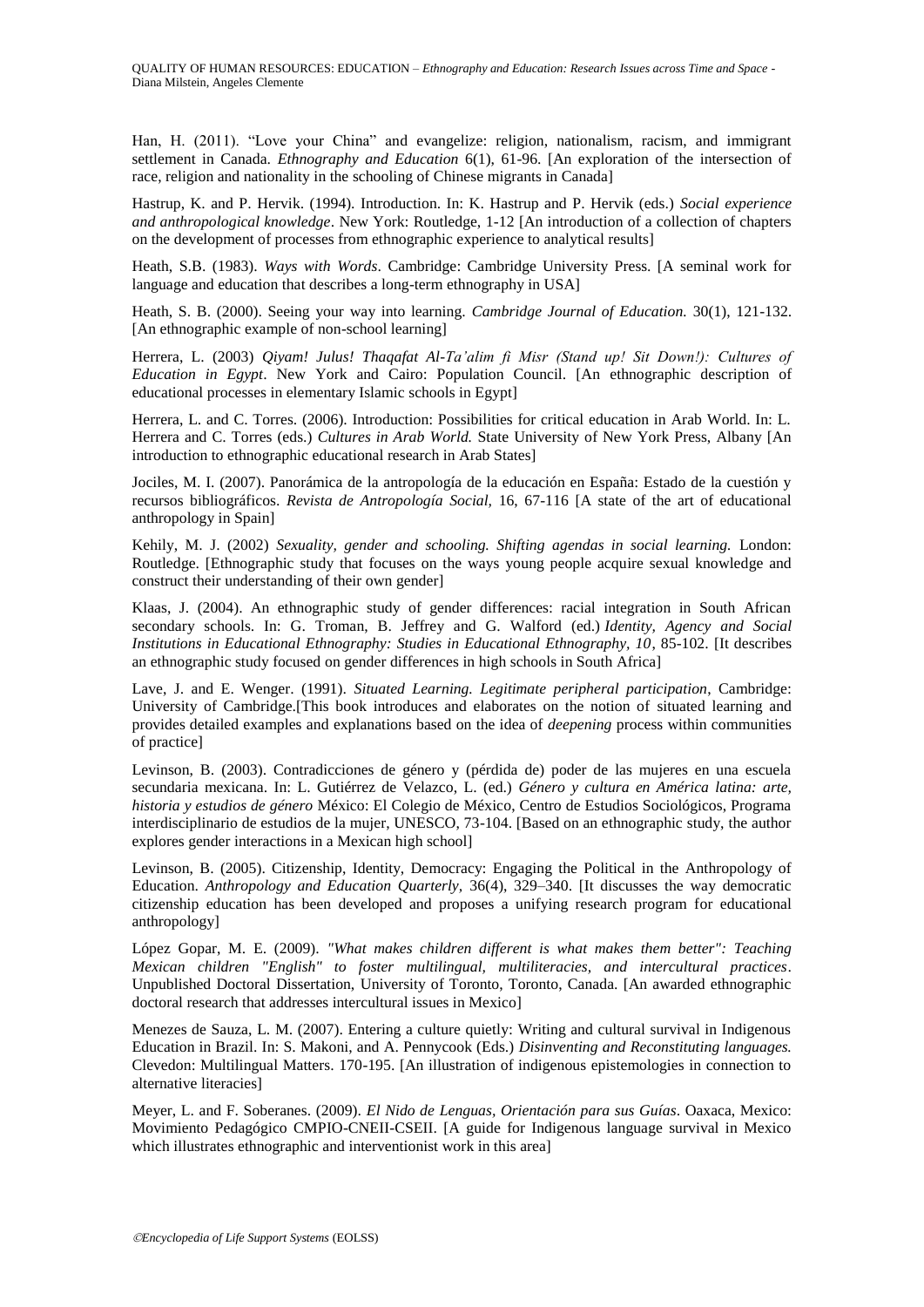Milstein, D., A. Clemente, M. Dantas, A. Guerrero and Higgins, M. J. (Eds.) (2011). *Encuentros etnográficos con niñ @ s y adolescentes. Entre tiempos y espacios compartidos.* Buenos Aires: Miño y Dávila – IDES/CAS. [A collection of ethnographic studies with children and adolescents in diverse educational and geographical contexts]

Milstein, D., A. García, S. M. García, M. I. Fernández and M. Paladino. (2006). Panorama de la antropología y la educación escolar en la Argentina: 1982-2006. *Anuario de Estudios en Antropología Social*. Centro de Antropología Social – IDES Agosto, 77-96 [A comprehensive state of the art of anthropology in schooling education in Argentina]

Minoura, Y. (2011). The development of ethnographic studies of schooling in Japan. In: Anderson-Levitt (ed.) *Anthropologies of education: A global guide to ethnographic studies of learning and schooling.*  New York, Oxford: Berghahn Books, 213-234. [A state of the art of educational ethnography in Japan and/or by Japanese researchers]

Muñoz H. and P. Lewin. (Coord.) (1996). *El significado de la diversidad lingüística y cultural.* Investigaciones Lingüísticas 2. México: UAM-Iztapalapa. [A compilation of studies on Mexican languages]

Napier, D. B. (2003). Transformations in South Africa: policies and practices from Ministry to classroom. In: Anderson-Levitt, K. (ed.) *Local meanings, global schooling*, New York: Palgrave Macmillan, 51-74. [This chapter examines national educational changes in South Africa and the wy these were adopted, reinterpreted and resisted]

Norton Pierce, B. (1995). Social Identity, investment, and language learning, *TESOL Quarterly* 29(1), 9- 31. [An ethnographic study on language learning of English as a Second language]

Ogbu, J. (1974). *The next generation: an ethnography of education in an urban neighborhood*. Orlando: FL Academic Press.[Ethnographic study about education of minorities in Stockton, California, USA. It focuses on conflicts about educational adjustment]

Ouyang, H. (2011) Bamboo shoots after rain: educational anthropology and ethnography in Mainland China. In: K. Anderson-Levitt (ed.) *Anthropologies of education. A global guide to ethnographic studies of learning and schooling.* New York, oxford: Berghahn Books, 235-256. [State of the art of anthropology of education in China].

Parra, R y Zubieta, L. (1987) *La Imagen del Maestro en la Escuela Campesina*. Bogotá: CIUP. [A study on rural Colombian schools that analyzes the relationship between national development and the deterioration of the teachers' image and prestige]

Piña Osorio, J. M. (1997) Consideraciones sobre la etnografía educativa. In: *Perfiles edcuativos* XIX: 78, Universidad Autónoma de México. [Overview of ethnographic educational research in Mexico].

Piasere, L. (2007) Rom, sinti e camminanti nelle scuole italiane: risultati di un progetto di ricerca di etnografía dell'educazione. In: F. Gobbo (Ed.) *Processi educativi nelle società multiculturali*, Rome: CISU, 209-222. [Data analysis of ethnographic studies about education in Rome, Italy]

Purcell-Gates, V. (2007). *Cultural practices of literacy: Case studies of language, literacy social practice and power.* Mahwah, New Jersey: Lawrence Erlbaum associates. Inc. [A selection of studies that illustrates the concept of cultural practices of literacy]

Rampton, B. (1995). *Crossing: Language and Ethnicity among Adolescents*. London: Longman. [A seminal work on youth minorities in England in relation to language]

Raveaud, M. and H. Draelants. (2011). Ethnographies of education in the French-speaking world. In: Anderson-Levitt (ed.) *Anthropologies of education: A global guide to ethnographic studies of learning and schooling.* New York, Oxford: Berghahn Books, 131-150. [This chapter presents a state of the art of anthropological studies in education in France, Belgium, French-speaking Switzerland and Quebec]

Rival, L. (2000). La escolarización formal y la producción de ciudadanos modernos en la Amazonia ecuatoriana. In: A. Guerrero (ed.) *Etnicidades* Quito: FLACSO- ANDES, 316-336. [This chapter describes the effects of formal schooling of huaorani population in the Ecuatorian Amazons]

Rockwell, E. (1991). Caminos y rumbos en la investigación etnográfica en América latina. *Cuadernos de Antropología Social,* 13, Sección Antropología Social, Instituto de Ciencias Antropológicas, Facultad de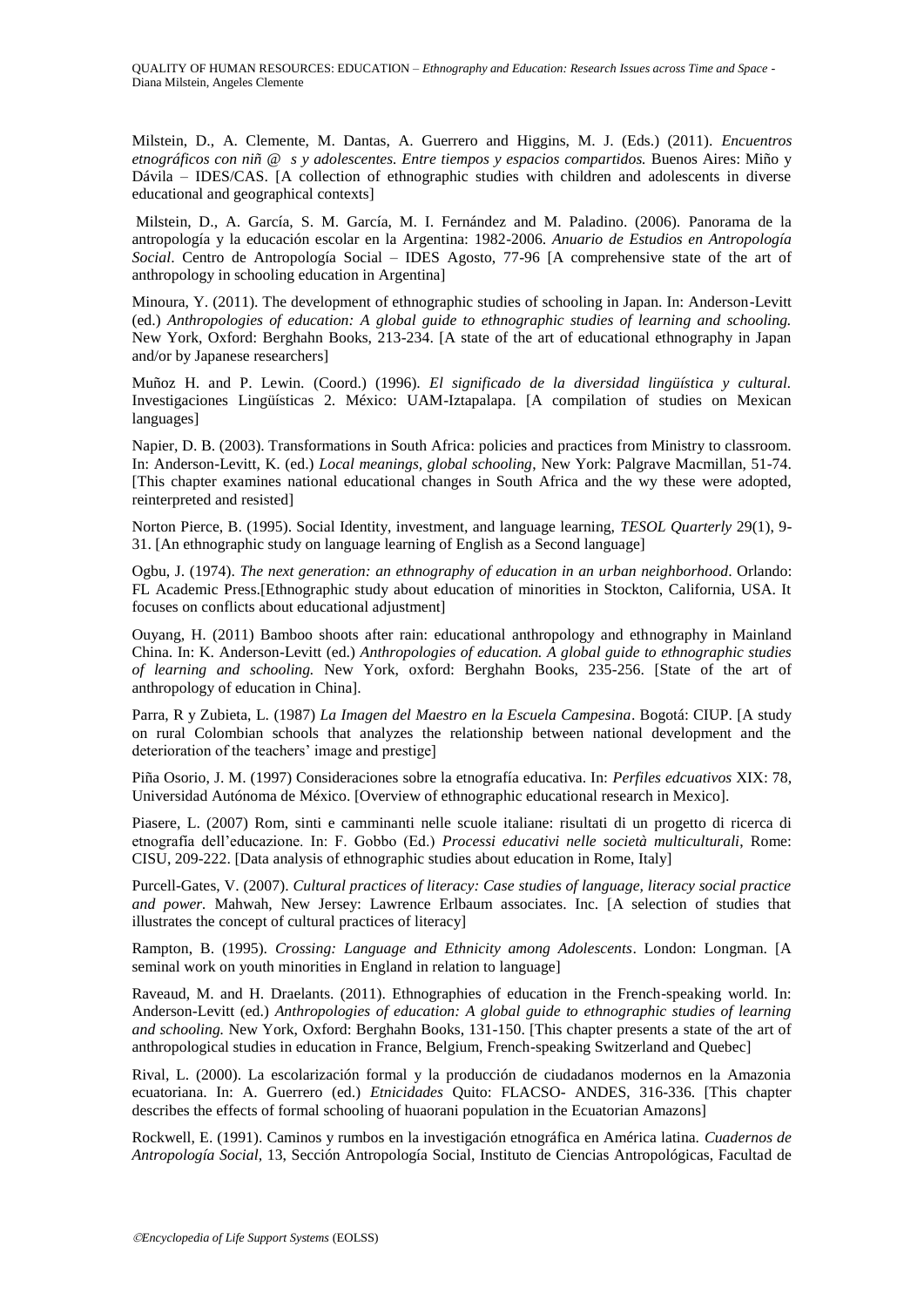filosofía y Letras, Universidad Nacional de Buenos Aires, 53-64. [This article presents a historical account of educational anthropology in Latin America and discusses its most relevant topics]

Rockwell, E. (2009). *La experiencia etnográfica: Historia y cultura en los procesos educativos*. Buenos Aires: Paidós [This book explores the anthropological research field throughout the personal experience of its author-researcher, and explores the possibilities of using historical anthropology as an alternative tool for pedagogical research]

Rockwell, E. (2010). La realta lationamericane e gli studi etnografici sui processi educativi. In: F. Gobbo and C. Tallé (ed.) *Antropologia ed educazione in America latina.* Roma: CISU, 27-42 [A state of the art of Latin American educational ethnography with a focus on topics, contexts and social actors in current times]

Rockwell, E. and E. González Apodaca. (2011). Anthropological research on educational processes in Mexico. In: Anderson-Levitt (ed.) *Anthropologies of education: A global guide to ethnographic studies of learning and schooling.* New York, Oxford: Berghahn Books, 71-92. [A state of the art of educational anthropology in Mexico]

Rohlen, T. (1983). Seishin Kyoiku in a Japanese bank: a description of methods and consideration of some underlying concepts. In: G. Spindler (Ed.) *Education and Cultural Process*, Prospect Heights, IL, Waveland Press,451–466. [An ethnography about Japanese schooling that highlights the relevance of "spiritual power" in connection to Japanese social structure and to teenagers' expectations]

Rueda, R., L. D. Monzó, and A. Arzubiaga. (2003). Academic instrumental knowledge: Deconstructing cultural capital theory for strategic intervention approaches.*Current Issues in Education* [On-line], *6*(14). Available: h t t p :  $//$  c ie . ed . asu . ed u / v olume 6 / number 14 / Access 11 / 18 / 2011 . [Ethnographic research on Latino immigrant families in USA which discusses knowledge construction processes in the everyday routines and their value in school settings]

Sama, S. (2001). Encuentros y desencuentros en la escuela: Sobre la educación de la infancia gitana en Évora. Portugal. *Diálogo Gitano,* Número especial sobre la infancia gitana en Europa. Julio/Septiembre. [Anthropological study on the schooling of gypsy children]

Silva, P. (2009). Ethnography and education in Portugal: a brief look. In *Problemy wczesnej edukacji: Issues in early educative,* 2(10), 180-191. [A state of the art of educational ethnography in Portugal]

Singleton, J. (1967). *Nichu: a japanese school*. New York: Holt, Rinehart and Winston.[Ethnographic study of the schools and life scenarios connected to education in a Japanese village].

Shlasky, S., B. Alpert and N. Ben-Yehoshua. (2011). Ethnography of education in Israel. In Anderson-Levitt (ed.) *Anthropologies of education: A global guide to ethnographic studies of learning and schooling.* New York, Oxford: Berghahn Books, 257-278. [A state of the art of educational anthropology in Israel]

Smit, B. (2001). How primary school teachers experiences education policy in South Africa. *Perspectives in education* 19, 67-83. [This article explores the way changes are experienced by teachers within the educational policy in South Africa].

Smit, B. and E. Fritz. (2008). Understanding teacher identity from a symbolic interactionist perspective: Two ethnographic narratives. *South African Journal of Education,* 28, 91-101.[An analysis of South African female teachers narratives about the meaning of their professional practice and the way they construct their identity].

Smyth, J., R. Hattam, J. Cannon, J. Edwards, N. Wilson and S. Wurst. (2004). *'Dropping Out', Drifting Off, Being Excluded: Becoming Somebody Without School*. New York: Peter Lang Publishing. [Ethnographic research about exclusión and why Australian youngsters drop off school in Australia].

Spindler, G. and Spindler, L. (1987) Teaching and learning. How to do the ethnography of education. In: G. Spindler and L. Spindler *Interpretive ethnography of education*. Hillsdale, New Jersey: Lawrence Erlbaum associates*.* [This chapter describes ethnography and the subject of study of ethnographers].

Stephen, N. and S. Delamont. (2010). *Roda Boa, Roda Boa*: Legitimate peripheral participation in diasporic *capoeira. Teaching and teacher education,* 26(1), 113-118. [An analysis of *capoeira* that leads to an analysis of the learning and socializing processes in terms of "legitimate peripheral participation"]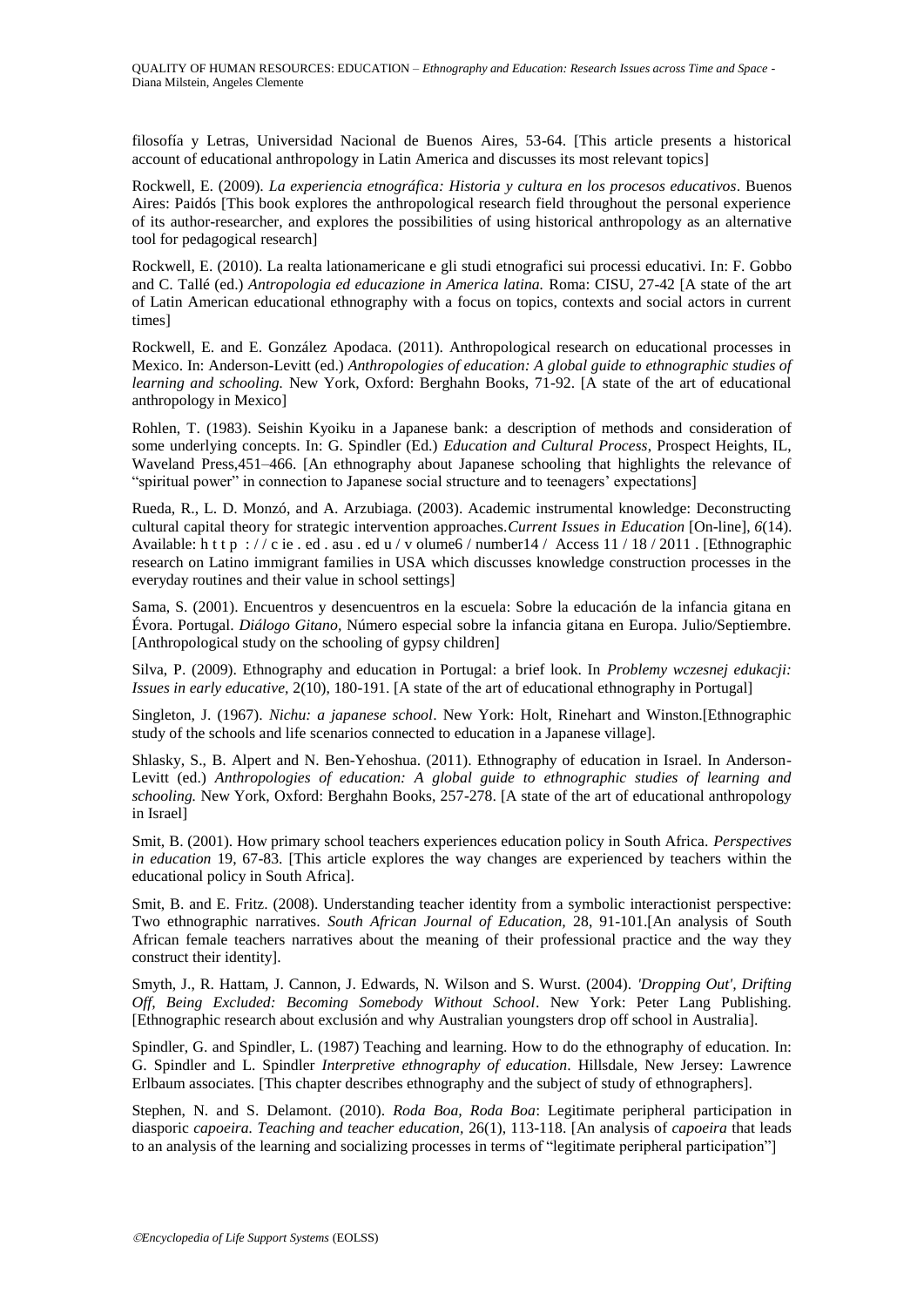Street, B. (1995). *Social Literacies: Critical approaches to literacy in development, ethnography, and education*. London and New York: Longman [A critical stance for dealing with ethnographic approaches to literacy]

Thorne, B. (2003) *Gender play. Girls and boys in school.* New Jersey: Rutgers University Press. [Ethnoraphic study of two USA schools focused around gender relations of boys and girls].

Tinoco, S. L. M. (2007). Cuando la antropología se encuentra con la educación: la escuela como objeto antropológico de investigación de campo. In: García, S. and M. Paladino (eds.) *Educación escolar indígena. Investigaciones en Brasil y Argentina* Buenos Aires: Antropofagia, 241-256. [Study that compares two school contexts, focusing on Wayapi and Tupi speakers, comparing discursive patterns and interaction forms]

van Zanten, A. (1999) Le savant et le politique dans les années quatre-vingt dix. Quelques problemas éthiques de la recherche ethnographique em education. In: I, Martínez and A.

Vasquez (eds.) *Recherches ethnographiques en Europe et en Amérique du Nord* Paris: Anthropos, 171- 191. [This chapter connects scientific work with politics of the 90´s in regards to educational ethnography]

van Zanten, A. (2011). Conclusion. Ethnography of education around the world: a thousand varieties, a shared paradigm. In: Anderson-Levitt (ed.) *Anthropologies of education: A global guide to ethnographic studies of learning and schooling.* New York, Oxford: Berghahn Books, 303-318. [Based on studies in different parts of the world, this chapter develops research lines on educational ethnography as a worldwide discipline]

Vavrus, F. and G. Moshi. (2009). The cost or a ‗Fee' primary education in Tanzania. *International Critical Childhood Policy Studies* 2(1)*,* 31-42. [This article explores the relationships between school fees in elementary education and policies and practices in Tanzania]

Walford, G. (2008). The nature of educational ethnography. In: G. Walford (ed.) *How to do educational ethnography* London: the Tufnell press, 1-15. [A basic reading that describes in detail the doing of educational ethnographic]

Walford, G. and C. Hudson (Eds.) (2000). *Genders and sexualities in educational ethnography*. New York: Elsevier. [A series of ethnographic research that deals with the nature of gender and sexuality construction]

Wilcox, K. (1992). Ethnography as a methodology and its application to the study of schooling: a review. In: G. Spindler (ed.) *Doing the Ethnography of Schooling: Educational Anthropology in Action.* New York: Holt, Rinehart and Wilson, 456–88. [A comprehensive revision of ethnographic studies in the USA about the emergence of multiculturalism in order to face school failure]

Wolcott, H. (1987). On ethnographic intent: ING. In: G. Spindler and L. Spindler (eds.) *Interpretative ethnography of education: At home and abroad.* New Jersey: Lawrence Erlbaum Associates, Inc. Publishers, 37-60. [A basic reading that defines ethnography and explains the difference with other forms of descriptive research]

Woods, P. and M. Hammersley. (eds.) (1977). *School experience: explorations in the sociology of education.* London: Croom Helm [A series of ethnographic studies that illustrate the complexity of school activities and processes]

Woods, P., B. Jeffrey, G. Troman, and M. Boyle. (1997). *Restructuring schools, reconstructing teachers: Responding to change in the primary school.* Buckingham: Open University Press. [This book describes the way policy changes in recent years have affected the work of teachers at elementary schools]

Wulf, C. (2011). Towards a historical cultural anthropology of education: The Berlin Ritual Study. In Anderson-Levitt (ed.) *Anthropologies of education: A global guide to ethnographic studies of learning and schooling.* New York, Oxford: Berghahn Books, 29-48. [This chapter describes the origin and development of anthropology of education in Germany]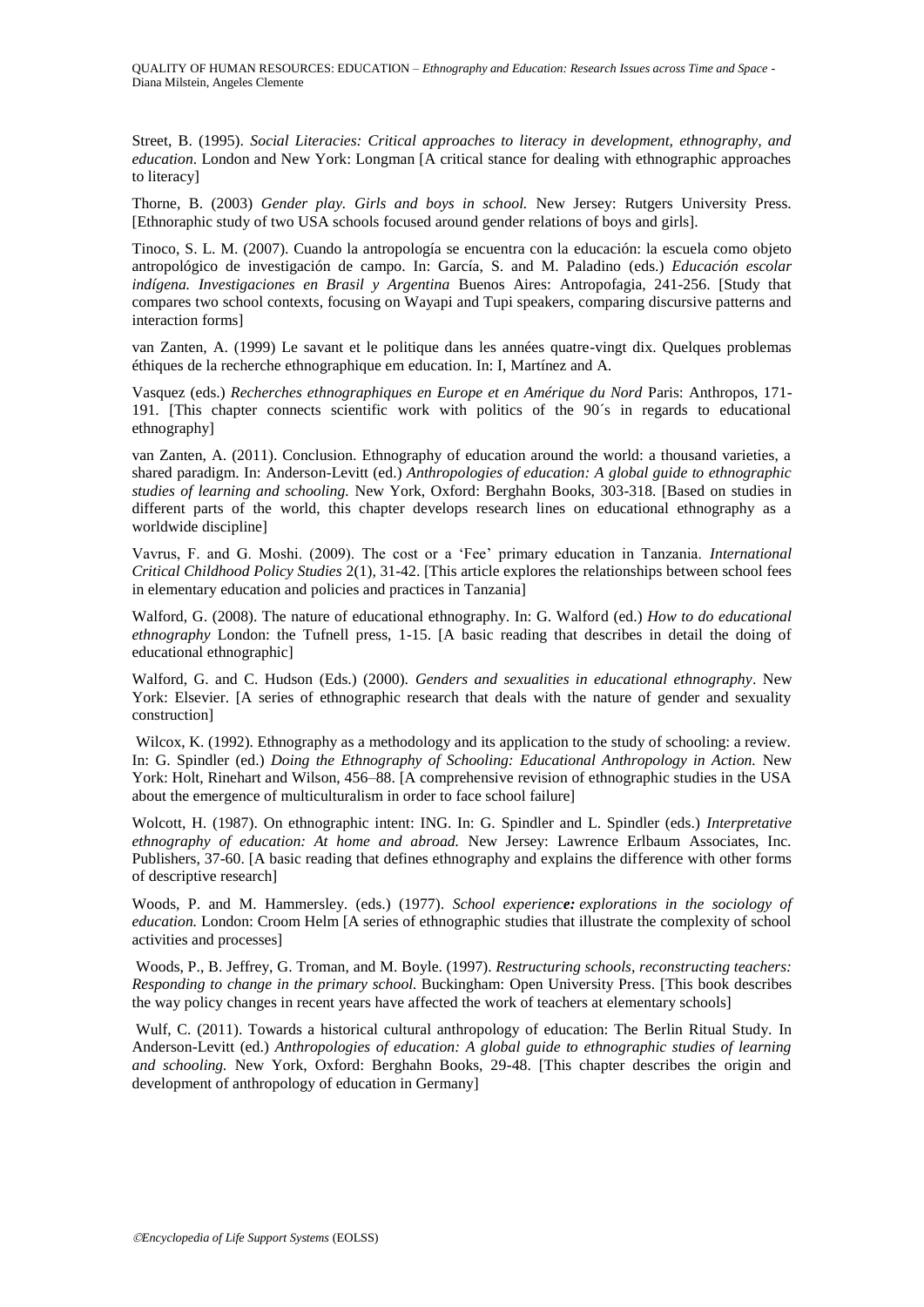QUALITY OF HUMAN RESOURCES: EDUCATION – *Ethnography and Education: Research Issues across Time and Space* - Diana Milstein, Angeles Clemente

#### **References**

Agar, M. (2006). An ethnography by any other name... Forum Qualitative Sozialforschung / Forum: qualitative social research, 7(4). Retrieved from h t t p :  $\ell$  w w w . q ualitative – research . net  $\ell$  fqs

Anderson-Levitt, K. M. (Ed.). (2011). *Anthropologies of Education: A Global Guide to Ethnographic Studies of Learning and Schooling*. New York: Berghahn Books.

Atkinson, P., Coffey, A., Delamont, S., Lofland, J., & Lofland, L. (Eds.). (2007). *Handbook of Ethnography*. London: Sage.

Atkinson, P., Delamont, S., & Housley, W. (2008). *Contours of culture: Complex ethnography and the ethnography of complexity*. Walnut Creek, CA: Altamira Press.

Beach, D. (2010). Identifying and comparing Scandinavian ethnography: comparisons and influences. *Ethnography and Education*, 5(1), 49 - 63.

Beach, D., Gobbo, F., Jeffrey, B., Smyth, G., & Troman, G. (2004). Ethnography of education in a European educational researcher perspective. *European Educational Research Journal*, 3(3), 534-538.

Beach, D., Gordon, T., & Lahelma, E. (Eds.). (2003). *Democratic education: ethnographic challenges*. London: Tufnell press.

Bloome, D., Carter, S. P., Christian, B. M., Otto, S., & Shuart-Faris, N. (2005). D*iscourse analysis and the study of classroom language and literacy events: a microethnographic perspective.* Mahwah, NJ: Lawrence Erlbaum Associates.

Castanheira, M. L., & Green, J. (2010). On becoming an ethnographer: Joining an ongoing and dynamic community of social scientists. *Linguistics and Education*, 21(4), 319-321. doi: DOI: 10.1016/j. linged.2010.08.010

Corsaro, W. (1981). Entering the child's world: Research strategies for field study and data collection. In J. L. Green & C. Wallat (Eds.), *Ethnography and language in educational settings* (pp. 117-146). Norwood, NJ: Ablex.

Corsaro, W. (2003). *We're friends, right? Inside kids' culture*. Alex, AL: Joseph Henry Press.

Erickson, F. (1992). The interface between ethnography and microanalysis. In W. M. M. LeCompte, and J. Preissle (Ed.), *The handbook of qualitative research in education* (pp. 201-225). San Diego: Academic Press, Inc.

Fernie, D., Madrid, S., & Kantor, R. (Eds.). (2011). *Educating toddlers to teachers: Learning to see and influence the school and peer cultures of classrooms*. Cresskill, NJ: Hampton Press.

Green, J. L., & Bloome, D. (1997). Ethnography and ethnographers of and in education: a situated perspective. In J. Flood, S. B. Heath & D. Lapp (Eds.), *Handbook of research on teaching literacy through the communicative and visual arts* (pp. 181-202). New York: International Reading Association & MacMillan.

Green, J. L., & Heras, A. I. (2011). Identities in Shifting Educational Policy Contexts: The Consequences of Moving from Two Languages, One Community to English Only. In G. López-Bonilla & K. Englander (Eds.), *Discourses and Identities in Contexts of Educational Change* (pp. 155-194). New York: Peter Lang.

Green, J. L., Skukauskaite, A., & Baker, W. D. (in press). Ethnography as epistemology: An introduction to educational ethnography. In J. Arthur, M. J. Waring, R. Coe & L. V. Hedges (Eds.), *Research methodologies and methods in education* (pp. 309-321). London: Sage.

Green, J. L., & Stewart, A. (in press). A brief history of linguistic perspectives in qualitative research in education. In S. Delamont (Ed.), *Handbook of qualitative research in education*. Cheltenham, UK: Edward Elgar Ltd. .

Heath, S. B., & Street, B. V. (2008). *On ethnography: Approaches to language and literacy research*. New York: Teachers College Press.

McNeil, L. M., & Coppola, E. M. (2006). Official and unofficial stories: Getting at the impact of policy on educational practice. In J. L. Green, G. Camilli & P. B. Elmore (Eds.), *Handbook of Complementary*